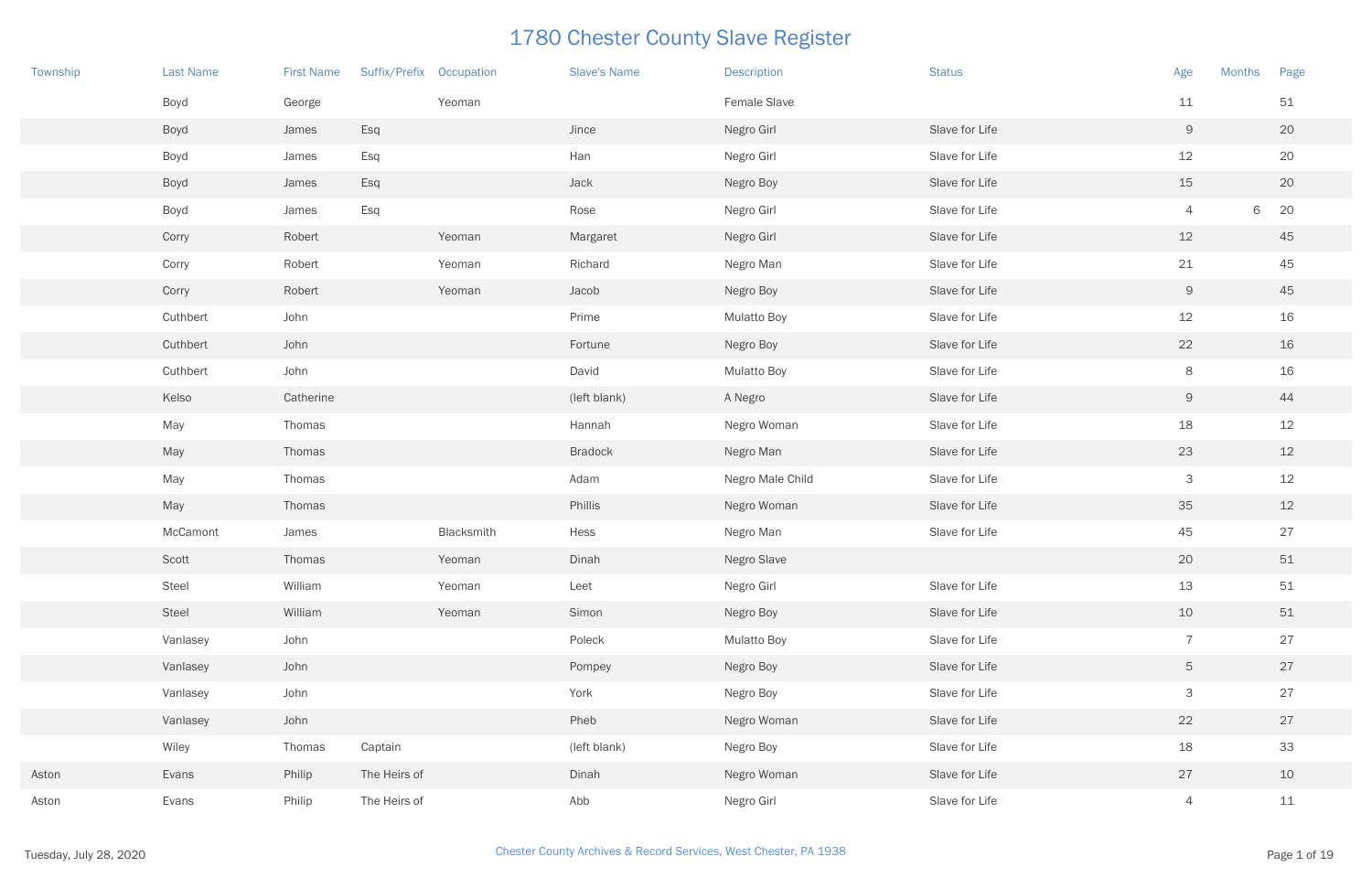| Township    | <b>Last Name</b> | <b>First Name</b> | Suffix/Prefix Occupation |              | <b>Slave's Name</b> | <b>Description</b>  | <b>Status</b>                        | <b>Months</b><br>Age | Page           |
|-------------|------------------|-------------------|--------------------------|--------------|---------------------|---------------------|--------------------------------------|----------------------|----------------|
| Aston       | Evans            | Philip            | The Heirs of             |              | Adam                | Negro Boy           | Slave for Life                       | 6                    | 10             |
| Aston       | Evans            | Philip            | The Heirs of             |              | Sylvia              | Negro Girl          | Slave for Life                       | $\sqrt{2}$           | 11             |
| Aston       | Richards         | Jacob             |                          | Yeoman       | Rose                | Negro Girl          | Slave for Life                       | $\mathcal{S}$        | 10             |
| Aston       | Richards         | Jacob             |                          | Yeoman       | <b>Dick</b>         | Negro Man           | Slave for Life                       | 65                   | 10             |
| Aston       | Richards         | Jacob             |                          | Yeoman       | Peet                | <b>Mulatto Boy</b>  | Slave for Life                       | $\overline{5}$       | 10             |
| Aston       | Richards         | Jacob             |                          | Yeoman       | Jym                 | Negro Man           | Slave for Life                       | 30                   | 10             |
| Aston       | Richards         | Jacob             |                          | Yeoman       | Flora               | Negro Girl          | Slave for Life                       | 12                   | 10             |
| Aston       | Richards         | Jacob             |                          | Yeoman       | (left blank)        | Negro Servent Woman | till she attains the age of 25 years | 22                   | 10             |
| Aston       | Richards         | Jacob             |                          | Yeoman       | Sylvia              | Female Child        | Slave for Life                       | 16                   | 10             |
| Aston       | Twaddle          | William           |                          | Forge Master | Saal                | Negro Wench         | Slave for Life                       | 19                   | 4 <sub>b</sub> |
| Aston       | Twaddle          | William           |                          | Forge Master | Tom                 | <b>Mulatto Boy</b>  | Slave for Life                       | 6                    | 4 <sub>b</sub> |
| Aston       | Twaddle          | William           |                          | Forge Master | Sam                 | Negro Man           | Slave for Life                       | 35                   | 4 <sub>b</sub> |
| Charlestown | Anderson         | Patrick           | Esq                      |              | Ben                 | Negro Man           | Slave for Life                       | 21                   | 3 <sub>b</sub> |
| Charlestown | <b>Bodley</b>    | William           |                          | Yeoman       | Jane                | Negro Woman         | Slave for Life                       | 50                   | 5              |
| Charlestown | <b>Bodley</b>    | William           |                          | Yeoman       | Charles             | Negro Boy           | Slave for Life                       | 17                   | 5              |
| Charlestown | Brown            | Elias             |                          | Inholder     | Jack                | Negro Man           | Slave for Life                       | 60                   | 44             |
| Charlestown | Davis            | Lewelin           |                          | Farmer       | Fanny               | Negro Girl          | Slave for Life                       | 15                   | 5 <sub>5</sub> |
| Charlestown | Humphreys        | John              |                          | Tanner       | Peg                 | Negro Woman         | Slave for Life                       | 30                   | 44             |
| Charlestown | McCalla          | Alexander         |                          | Innholder    | James               | Negro Boy           | Slave for Life                       | $\Theta$             | 29             |
| Charlestown | McHhenny         | George            |                          |              | Stephen             | Negro Man           | Slave for Life                       | 21                   | 30             |
| Charlestown | McHhenny         | George            |                          |              | Dinah               | Negro Woman         | Slave for Life                       | 20                   | 30             |
| Charlestown | Moore            | William           | Esq                      |              | George              | Mulatto Man         | Slave for Life                       | 23                   | $8\,$          |
| Charlestown | Moore            | William           | Esq                      |              | Leith               | Negro Male Child    | Slave for Life                       | $\mathcal{S}$        | $8\phantom{1}$ |
| Charlestown | Moore            | William           | Esq                      |              | Caeser              | Negro Boy           | Slave for Life                       | $\,8\,$              | $8\,$          |
| Charlestown | Moore            | William           | Esq                      |              | Rachel              | <b>Mulatto Girl</b> | Slave for Life                       | 19                   | $8\,$          |
| Charlestown | Moore            | William           | Esq                      |              | Nanny               | Negro Female Child  | Slave for Life                       | $\mathbf 1$          | $8\,$          |
| Charlestown | Moore            | William           | Esq                      |              | George              | Negro Man           | Slave for Life                       | 75                   | $8\,$          |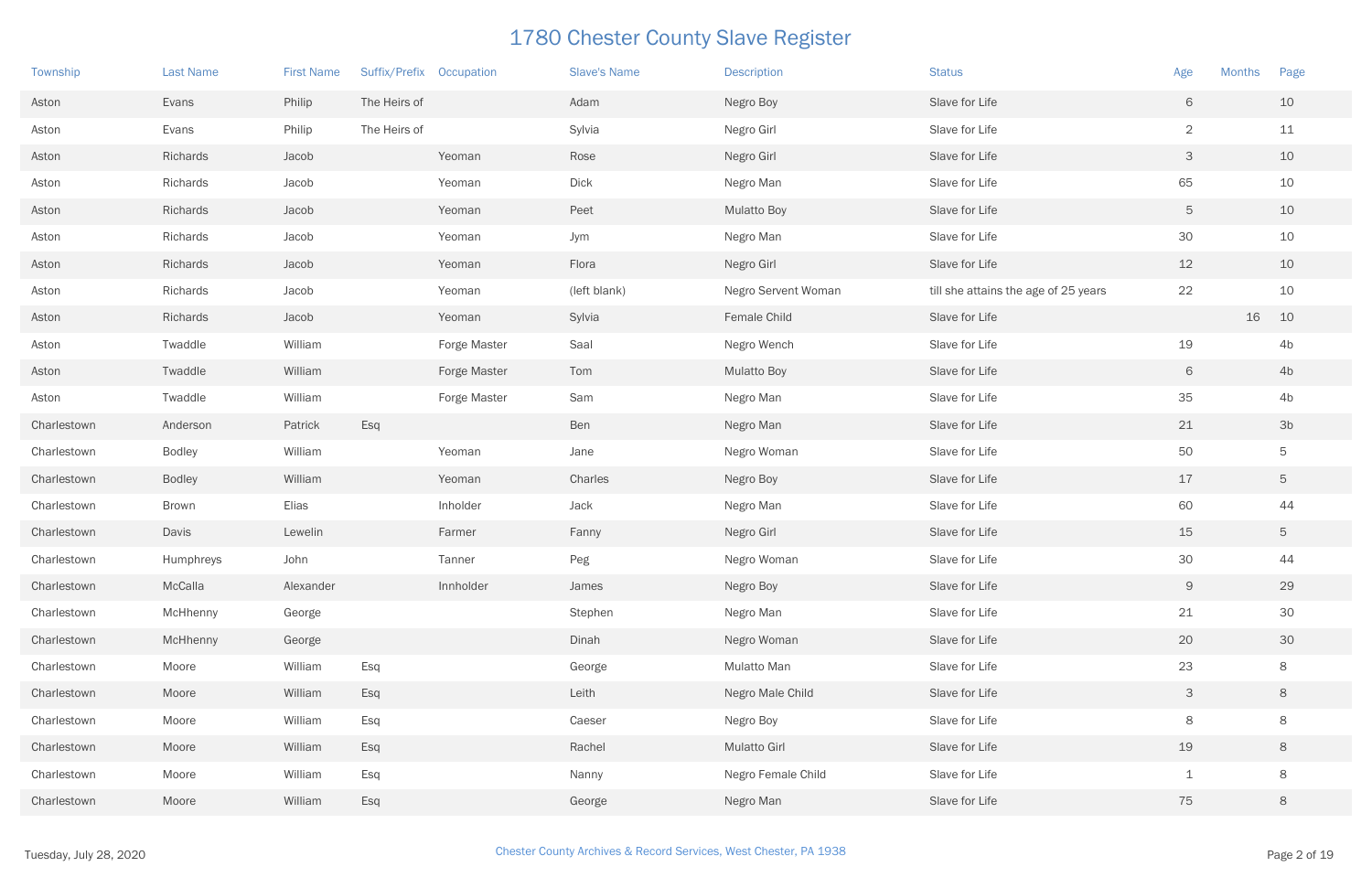| Township    | <b>Last Name</b> | <b>First Name</b> | Suffix/Prefix Occupation |             | <b>Slave's Name</b> | <b>Description</b>         | <b>Status</b>                 | <b>Months</b><br>Age | Page               |  |
|-------------|------------------|-------------------|--------------------------|-------------|---------------------|----------------------------|-------------------------------|----------------------|--------------------|--|
| Charlestown | Moore            | William           | Esq                      |             | Mary                | Negro Girl                 | Slave for Life                | 6                    | 8                  |  |
| Charlestown | Moore            | William           | Esq                      |             | Solomon             | Mulatto Man                | Slave for Life                | 25                   | 8                  |  |
| Charlestown | Moore            | William           | Esq                      |             | <b>Betty</b>        | Negro Woman                | Slave for Life                | 30                   | 8                  |  |
| Charlestown | Moore            | William           | Esq                      |             | Leith               | Negro Man                  | Slave for Life                | 30                   | 8                  |  |
| Charlestown | Pritchard        | Anthony           |                          | Yeoman      | Saul                | Negro Boy                  | Slave for Life                | 11                   | $31$               |  |
| Charlestown | Pritchard        | Anthony           |                          | Yeoman      | Luce                | Negro Woman                | Slave for Life                | 21                   | 31                 |  |
| Charlestown | Pritchard        | Anthony           |                          | Yeoman      | Violet              | Negro Girl                 | Slave for Life                | $\mathsf{9}$         | 31                 |  |
| Charlestown | Pritchard        | Anthony           |                          | Yeoman      | David               | Mulatto Man                | Slave for Life                | 24                   | 31                 |  |
| Charlestown | Thomas           | Benjamin          |                          | Farmer      | Ishmael             | Negro Man                  | Slave for Life                | 25                   | 3 <sub>b</sub>     |  |
| Chester     | Odenheimer       | John              |                          | Farmer      | Anthony Welsh       | Negro Man                  | Slave for Life                | 45                   | 13                 |  |
| Chester     | Price            | Elisha            | Esq                      |             | Peter               | Negro Man                  | Slave for Life                | 24                   | 17                 |  |
| Chester     | Shaw             | Samuel            |                          | Miller      | Peter               | Negro Man                  | Slave for Life                | 36                   | 33                 |  |
| Chester     | Shaw             | Samuel            |                          | Miller      | <b>Buff</b>         | Negro Man                  | Slave for Life                | 23                   | 33                 |  |
| Chester     | Vernon           | Edward            | Captain                  | Inholder    | Jinn                | Negro Woman                | Slave for Life                | 21                   | 14                 |  |
| Chester     | Vernon           | Edward            | Captain                  | Inholder    | (left blank)        | <b>Mulatto Servant Boy</b> | till he attains the age of 24 | 12                   | 14                 |  |
| Chester     | Vernon           | Edward            | Captain                  | Inholder    | Kate                | Mulatto Woman              | Slave for Life                | 20                   | 14                 |  |
| Chester     | Vernon           | Edward            | Captain                  | Inholder    | Dann                | Male Negro Child           | Slave for Life                |                      | $\mathsf{9}$<br>14 |  |
| Chester     | Vernon           | Edward            | Captain                  | Inholder    | Jym                 | Negro Man                  | Slave for Life                | 65                   | 14                 |  |
| Chester     | Vernon           | Edward            | Captain                  | Inholder    | (left blank)        | <b>Mulatto Boy</b>         | Slave for Life                | 16                   | 14                 |  |
| Chester     | Weaver           | Valentine         | Rachael We Inholder      |             | Peter               | Negro Boy                  | Slave for Life                | 13                   | 17                 |  |
| Chester     | Weaver           | Valentine         | Rachael We               | Inholder    | Violet              | Negro Girl                 | Slave for Life                | 11                   | 17                 |  |
| Chester     | Weaver           | Valentine         | Rachael We Inholder      |             | Dinah               | Negro Woman                | Slave for Life                | 60                   | 17                 |  |
| Chester     | Weaver           | Valentine         | Rachael We               | Inholder    | Joe                 | Negro Man                  | Slave for Life                | 60                   | 17                 |  |
| Chester     | Weaver           | Valentine         | Rachael We               | Inholder    | Jack                | Negro Boy                  | Slave for Life                | 15                   | 17                 |  |
| Chester     | Withy            | Mary              |                          | Gentlewoman | Phillis             | Negro Woman                | Slave for Life                | 58                   | 13                 |  |
| Chester     | Withy            | Mary              |                          | Gentlewoman | Sophiah             | Negro Woman                | Slave for Life                | 32                   | 13                 |  |
| Concord     | Wilcocks         | Mark              |                          | Papermaker  | Pegg                | Negro Woman                | Slave for Life                | 30                   | 26                 |  |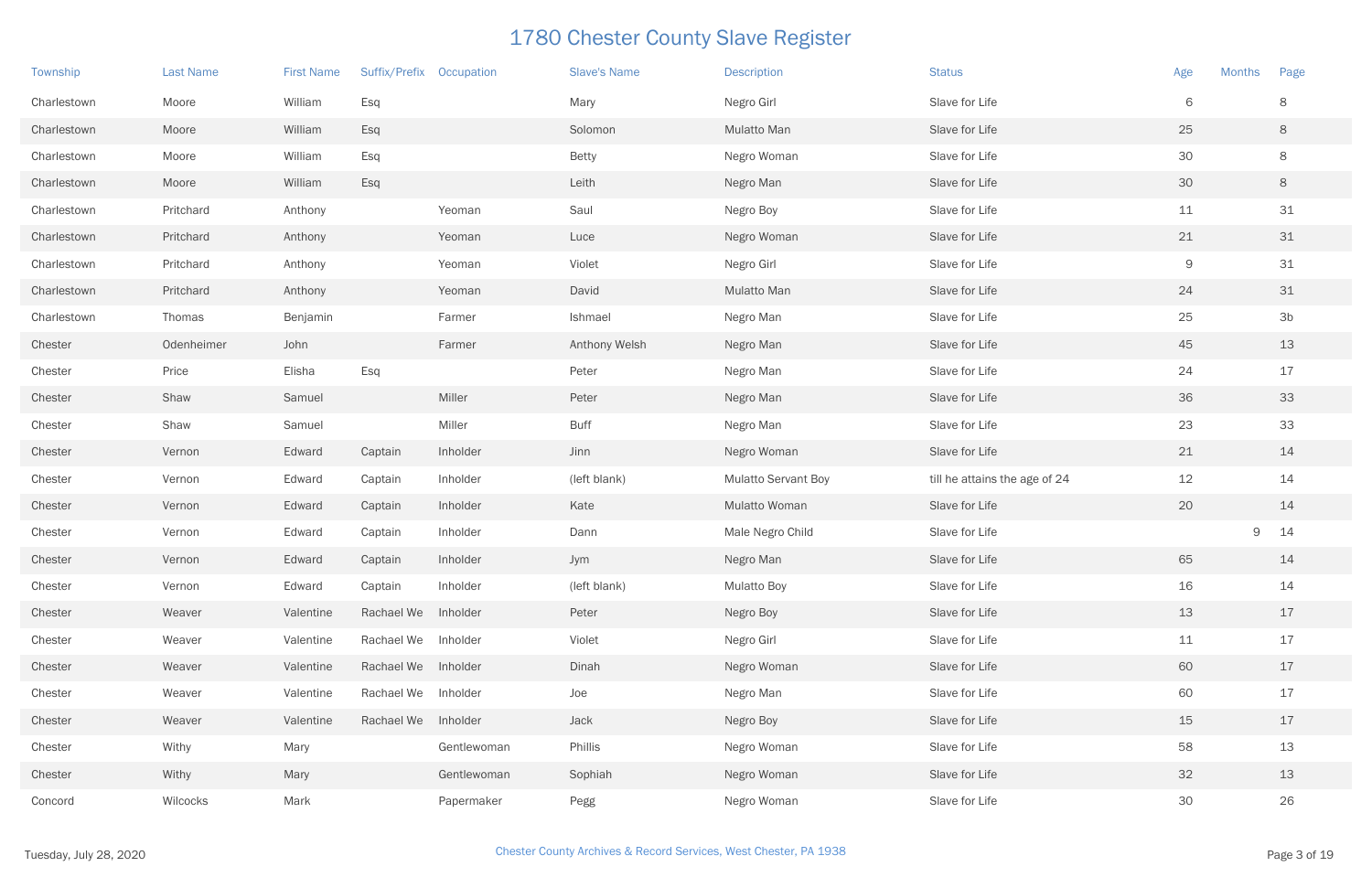| Township         | <b>Last Name</b> | <b>First Name</b> | Suffix/Prefix Occupation |            | <b>Slave's Name</b> | <b>Description</b> | <b>Status</b>  | <b>Months</b><br>Age | Page                    |
|------------------|------------------|-------------------|--------------------------|------------|---------------------|--------------------|----------------|----------------------|-------------------------|
| Concord          | Wilcocks         | Mark              |                          | Papermaker | Hick                | Negro Girl         | Slave for Life | 3                    | 26                      |
| Concord          | Wilcocks         | Mark              |                          | Papermaker | Luke                | Negro Boy          | Slave for Life | 8                    | 26                      |
| Concord          | Wilcocks         | Mark              |                          | Papermaker | Tim                 | Negro Boy          | Slave for Life | 8                    | 26                      |
| Concord          | Wilcocks         | Mark              |                          | Papermaker | Prince              | Negro Man          | Slave for Life | 55                   | 26                      |
| Concord          | Wilcocks         | Mark              |                          | Papermaker | Caesar              | Negro Man          | Slave for Life | 25                   | 26                      |
| Concord          | Wilcocks         | Thomas            | Mark Wilcoc              |            | Luce                | Negro Girl         | Slave for Life | 14                   | 26                      |
| Coventry         | Grace            | Rebecca           |                          | Seamstress | Phillis             | Negro Girl         | Slave for Life | 14                   | $\overline{2}$          |
| Coventry         | Grace            | Rebecca           |                          | Seamstress | Rose                | Negro Woman        | Slave for Life | 50                   | $\overline{2}$          |
| Coventry         | Grace            | Rebecca           |                          | Seamstress | <b>Nelly</b>        | Negro Woman        | Slave for Life | 22                   | $\overline{2}$          |
| Coventry         | Potts            | Thomas            |                          |            | George              | Negro Child        | Slave for Life | 9                    | $\overline{\mathbf{1}}$ |
| Coventry         | Potts            | Thomas            |                          |            | Moll                | Negro Woman        | Slave for Life | 34                   | $\perp$                 |
| Coventry         | Potts            | Thomas            |                          |            | Sall                | Negro Woman        | Slave for Life | 19                   | $\mathbf 1$             |
| Coventry         | Potts            | Thomas            |                          |            | Peter               | Negro Boy          | Slave for Life | 17                   | $\perp$                 |
| Coventry         | Potts            | Thomas            |                          |            | Ben                 | Negro Man          | Slave for Life | 24                   | $\mathbf 1$             |
| Coventry         | Potts            | Thomas            |                          |            | Cudge               | Negro Man          | Slave for Life | 58                   | $\perp$                 |
| Darby            | Smith            | Samuel            |                          | Yeoman     | Milford             | Negro Man          | Slave for Life | 58                   | 40                      |
| Darby            | Smith            | Samuel            |                          | Yeoman     | Tom                 | Negro Man          | Slave for Life | 23                   | 40                      |
| East Caln        | Allison          | William           | Captain                  |            | Hannah              | Negro Woman        | Slave for Life | 34                   | 21                      |
| East Caln        | Allison          | William           | Captain                  |            | Davey               | Negro Man          | Slave for Life | 30                   | 21                      |
| East Caln        | Allison          | William           | Captain                  |            | Pompy               | Negro Man          | Slave for Life | 36                   | 21                      |
| East Caln        | Gill             | David             |                          | Blacksmith | Herculas            | Negro Boy          | Slave for Life | 17                   | 33                      |
| East Fallowfield | Phipps           | Caleb             |                          | Miller     | Joe                 | Negro Boy          | Slave for Life | 13                   | 14                      |
| East Fallowfield | Phipps           | Caleb             |                          | Miller     | (unnamed)           | Negro Child        |                |                      | 14                      |
| East Fallowfield | Phipps           | Caleb             |                          | Miller     | (left blank)        | Negro Woman        | Slave for Life | 26                   | 14                      |
| East Fallowfield | Phipps           | Caleb             |                          | Miller     | Ben                 | Negro Man          | Slave for Life | 24                   | 14                      |
| East Fallowfield | Phipps           | Caleb             |                          | Miller     | (unnamed)           | Negro Child        |                |                      | 14                      |
| East Fallowfield | Telles           | John              |                          | Yeoman     | Francis             | Mulatto Man        | Slave for Life | 35                   | 39                      |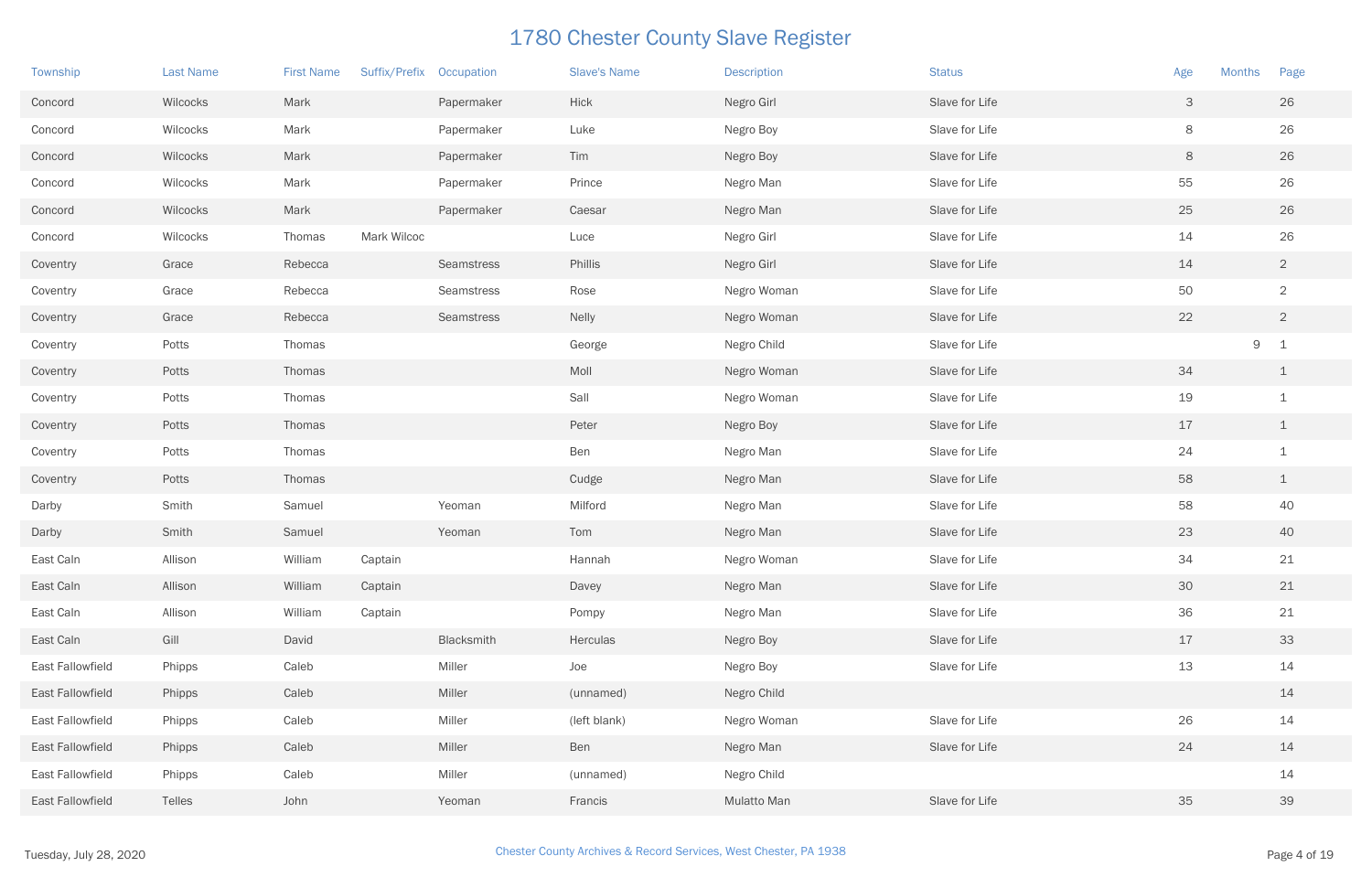| Township             | <b>Last Name</b> | <b>First Name</b> | <b>Suffix/Prefix</b> | Occupation  | <b>Slave's Name</b> | <b>Description</b> | <b>Status</b>   | Age            | <b>Months</b> | Page           |
|----------------------|------------------|-------------------|----------------------|-------------|---------------------|--------------------|-----------------|----------------|---------------|----------------|
| <b>East Nantmeal</b> | <b>Bull</b>      | Thomas            |                      | Iron Master | Judge               | Negro Man          | Slave for Life  | 19             |               | 4b             |
| East Nantmeal        | <b>Bull</b>      | Thomas            |                      | Iron Master | Tim                 | Negro Boy          | Slave for Life  | 16             |               | 4 <sub>b</sub> |
| East Nantmeal        | Henderson        | James             |                      | Yeoman      | Hager               | Negro Woman        | Slave for Life  | 30             |               | 5              |
| East Nantmeal        | Nice             | John              |                      | Tanner      | Rachel              | Negro Girl         | Slave for Life  | 15             |               | 19             |
| East Nantmeal        | Starrett         | William           |                      | Yeoman      | George              | Negro Boy          | Slave for Life  | $\overline{4}$ |               | 4b             |
| East Nantmeal        | <b>Starrett</b>  | William           |                      | Yeoman      | Phebe               | Negro Girl         | Slave for Life  | 13             |               | 4 <sub>b</sub> |
| East Nantmeal        | <b>Starrett</b>  | William           |                      | Yeoman      | Cate                | Negro Woman        | Slave for Life  | 40             |               | 4b             |
| East Nantmeal        | Templin          | Richard           |                      |             | Ceasor              | Negro Boy          | Slave for Life  | 16             |               | 4 <sub>b</sub> |
| East Nantmeal        | Vanleer          | <b>Branson</b>    | Doctor               |             | Meely               | Negro Woman        | Slave for Life  | 35             |               | 19             |
| East Nantmeal        | Vanleer          | <b>Branson</b>    | Doctor               |             | Will                | Negro Boy          | Slave for Life  |                | 11            | 19             |
| East Nantmeal        | Vanleer          | <b>Branson</b>    | Doctor               |             | Edetha              | Negro Girl         | Slave for Life  | 5              |               | 19             |
| East Nantmeal        | Vanleer          | <b>Branson</b>    | Doctor               |             | Cudgo               | Negro Man          | Slave for Life  | 24             |               | 19             |
| East Nantmeal        | Vanleer          | <b>Branson</b>    | Doctor               |             | Caesar              | Negro Boy          | Slave for Life  | 3              |               | 19             |
| East Nantmeal        | Williams         | Hugh              |                      | Yeoman      | <b>Backus</b>       | Negro Man          | Slave for Life  | 19             |               | 4 <sub>b</sub> |
| East Nottingham      | Henderson        | Matthew           |                      |             | Peg                 | Negro Woman        | Slave for Life  | 27             |               | 11             |
| East Nottingham      | Hodgson          | Abel              |                      | Farmer      | Jam                 | Indian Servant Man | until age of 31 | 28             |               | 38             |
| East Nottingham      | Hodgson          | Abel              |                      | Farmer      | Sarah               | Indian Girl        | Slave for Life  | 24             |               | 38             |
| East Nottingham      | Hodgson          | Abel              |                      | Farmer      | Caesar              | Negro Man          | Slave for Life  | 25             |               | 38             |
| East Nottingham      | Maffett          | Thomas            |                      | Yeoman      | Prince              | Negro Boy          | Slave for Life  | 15             |               | 16             |
| East Nottingham      | Maffett          | Thomas            |                      | Yeoman      | Mill                | Negro Girl         | Slave for Life  | 9              |               | 16             |
| East Nottingham      | Maffett          | Thomas            |                      | Yeoman      | Rachal              | Negro Girl         | Slave for Life  | 15             |               | 16             |
| East Nottingham      | McBeth           | John              |                      | Blacksmith  | Jude                | Negro Girl         | Slave for Life  | 16             |               | 12             |
| East Nottingham      | Power            | John              |                      | Farmer      | Quintus             | Negro Boy          | Slave for Life  | $\overline{5}$ |               | 8              |
| East Nottingham      | Power            | Patrick           |                      | Farmer      | Solomon             | Negro Boy          | Slave for Life  | $\perp$        |               | 17             |
| East Nottingham      | Power            | Patrick           |                      | Farmer      | Plato               | Negro Boy          | Slave for Life  | $\mathcal{S}$  | 5             | 16             |
| East Nottingham      | Power            | Patrick           |                      | Farmer      | Plato               | Negro Man          | Slave for Life  | 30             |               | 16             |
| East Nottingham      | Power            | Patrick           |                      | Farmer      | Bet                 | Negro Woman        | Slave for Life  | 30             |               | 16             |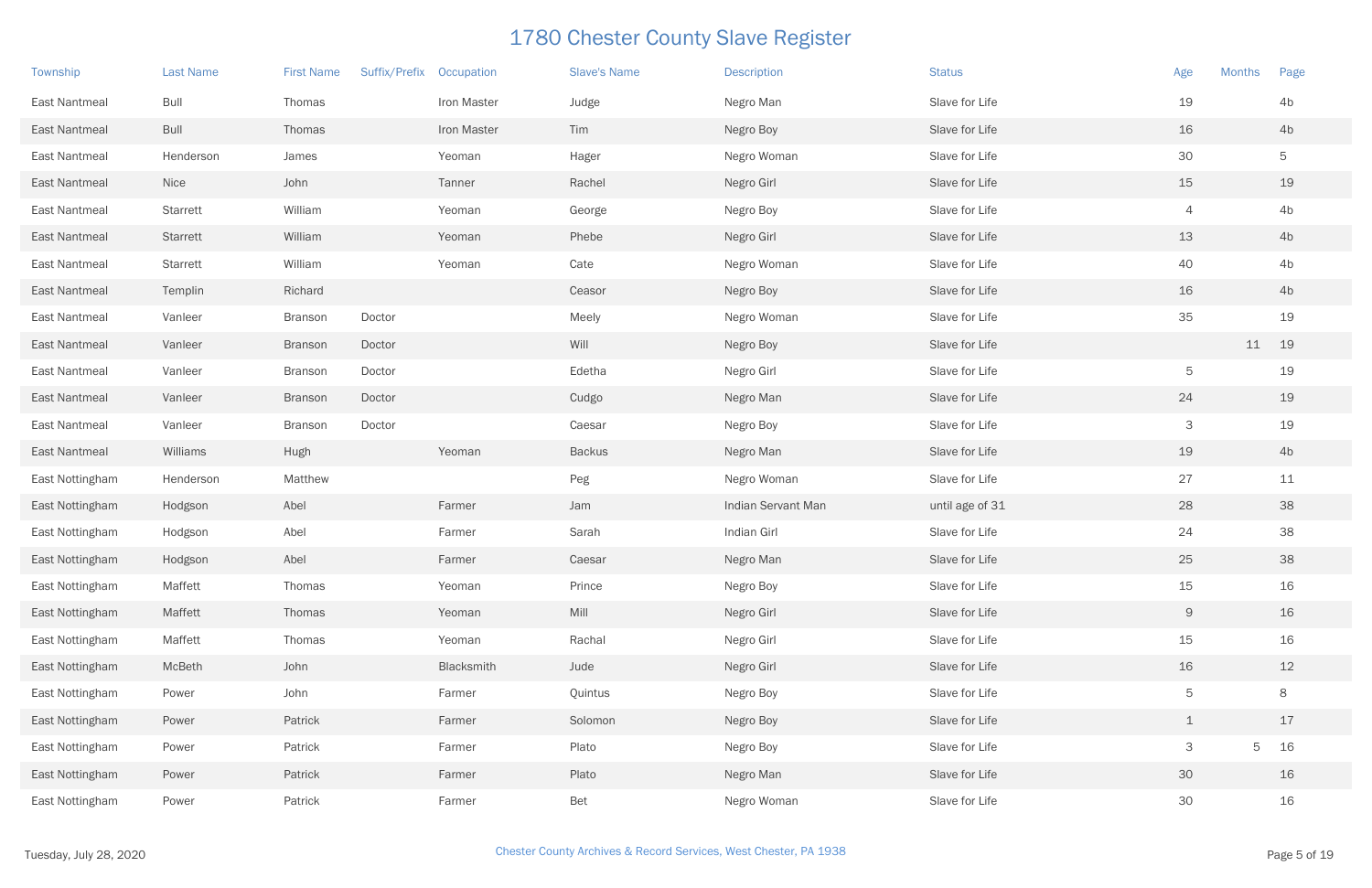| Township        | Last Name    | <b>First Name</b> | Suffix/Prefix | Occupation   | <b>Slave's Name</b> | <b>Description</b>          | <b>Status</b>                        | Age                       | <b>Months</b> | Page           |
|-----------------|--------------|-------------------|---------------|--------------|---------------------|-----------------------------|--------------------------------------|---------------------------|---------------|----------------|
| East Nottingham | Power        | Patrick           |               | Farmer       | Nan                 | Negro Girl                  | Slave for Life                       | 11                        |               | 16             |
| East Nottingham | Power        | Patrick           |               | Farmer       | Toby                | Negro Boy                   | Slave for Life                       | $\mathsf{9}$              | $2 16$        |                |
| East Nottingham | Power        | Patrick           |               | Farmer       | Jim                 | Negro Man                   | Slave for Life                       | 40                        |               | 16             |
| East Nottingham | Power        | Patrick           |               | Farmer       | Bel                 | Negro Girl                  | Slave for Life                       | $\overline{7}$            |               | 16             |
| East Nottingham | Sidwell      | Lydia             |               | Seamstress   | Rose                | <b>Mulatto Servant Girl</b> | till she attains the age of 31 years | $\overline{2}$            |               | 9              |
| East Nottingham | Tanner       | Philip            |               | Fuller       | Leah                | Negro Girl                  | Slave for Life                       | 18                        |               | 9              |
| East Nottingham | Tanner       | Philip            |               | Fuller       | Joe                 | Negro Boy                   | Slave for Life                       | $\Theta$                  |               | 9              |
| East Nottingham | Wherry       | David             |               | Yeoman       | Cuff                | Negro Man                   | Slave for Life                       | 26                        |               | 9              |
| East Nottingham | Wherry       | David             |               | Yeoman       | Leah                | Negro Woman                 | Slave for Life                       | 22                        |               | 9              |
| East Nottingham | Willson      | James             |               | Yeoman       | Solomon             | Mulatto Man                 | Slave for Life                       | 28                        |               | 9              |
| East Whiteland  | Bowen        | Stephen           |               | Yeoman       | Sambo               | Negro Man                   | Slave for Life                       | 30                        |               | 31             |
| East Whiteland  | Cloyd        | David             | Esq           |              | Herculas            | Negro Boy                   | Slave for Life                       | $\overline{7}$            |               | 18             |
| East Whiteland  | Mather       | Peter             |               | Tavernkeeper | Salley              | Negro Woman                 | Slave for Life                       | 18                        |               | 3a             |
| East Whiteland  | Richardson   | Richard           |               | Farmer       | Peter               | Negro Boy                   | Slave for Life                       | 4                         |               | 3 <sub>b</sub> |
| East Whiteland  | Richardson   | Richard           |               | Farmer       | Gregg               | Negro Man                   | Slave for Life                       | 19                        |               | 3 <sub>b</sub> |
| East Whiteland  | Richardson   | Richard           |               | Farmer       | Jesse               | Negro Boy                   | Slave for Life                       | $\overline{7}$            |               | 3 <sub>b</sub> |
| East Whiteland  | Richardson   | Richard           |               | Farmer       | Dina                | Mulatto Woman               | Slave for Life                       | 29                        |               | 3 <sub>b</sub> |
| East Whiteland  | Richardson   | Richard           |               | Farmer       | Abigail             | Negro Girl                  | Slave for Life                       | $\overline{2}$            |               | 3 <sub>b</sub> |
| Easttown        | Wayne        | Anthony           | General       |              | Toby                | Negro Man                   | Slave for Life                       | 40                        |               | 42             |
| Edgemont        | Hunter       | Jonathan          |               | Yeoman       | Paddy               | Negro Lad                   | Slave for Life                       | 16                        |               | 39             |
| Edgemont        | Hunter       | Jonathan          |               | Yeoman       | Philis              | Negro Woman                 | Slave for Life                       | 30                        |               | 39             |
| Edgemont        | Hunter       | Jonathan          |               | Yeoman       | Samson              | Negro Boy                   | Slave for Life                       | $10$                      |               | 39             |
| Edgemont        | Hunter       | Jonathan          |               | Yeoman       | Prude               | Negro Girl                  | Slave for Life                       | 6                         |               | 39             |
| Edgemont        | Hunter       | Jonathan          |               | Yeoman       | Philis              | Negro Girl                  | Slave for Life                       | $\ensuremath{\mathsf{3}}$ |               | 39             |
| Goshen          | <b>Bowen</b> | John              |               | Innholder    | Debb                | Negro Girl                  | Slave for Life                       | $\ensuremath{\mathsf{3}}$ |               | 18             |
| Goshen          | Bowen        | John              |               | Innholder    | Tom                 | Negro Boy                   | Slave for Life                       |                           | $\mathbf 1$   | 19             |
| Goshen          | Bowen        | John              |               | Innholder    | Dinah               | Negro Girl                  | Slave for Life                       |                           | 18            | 19             |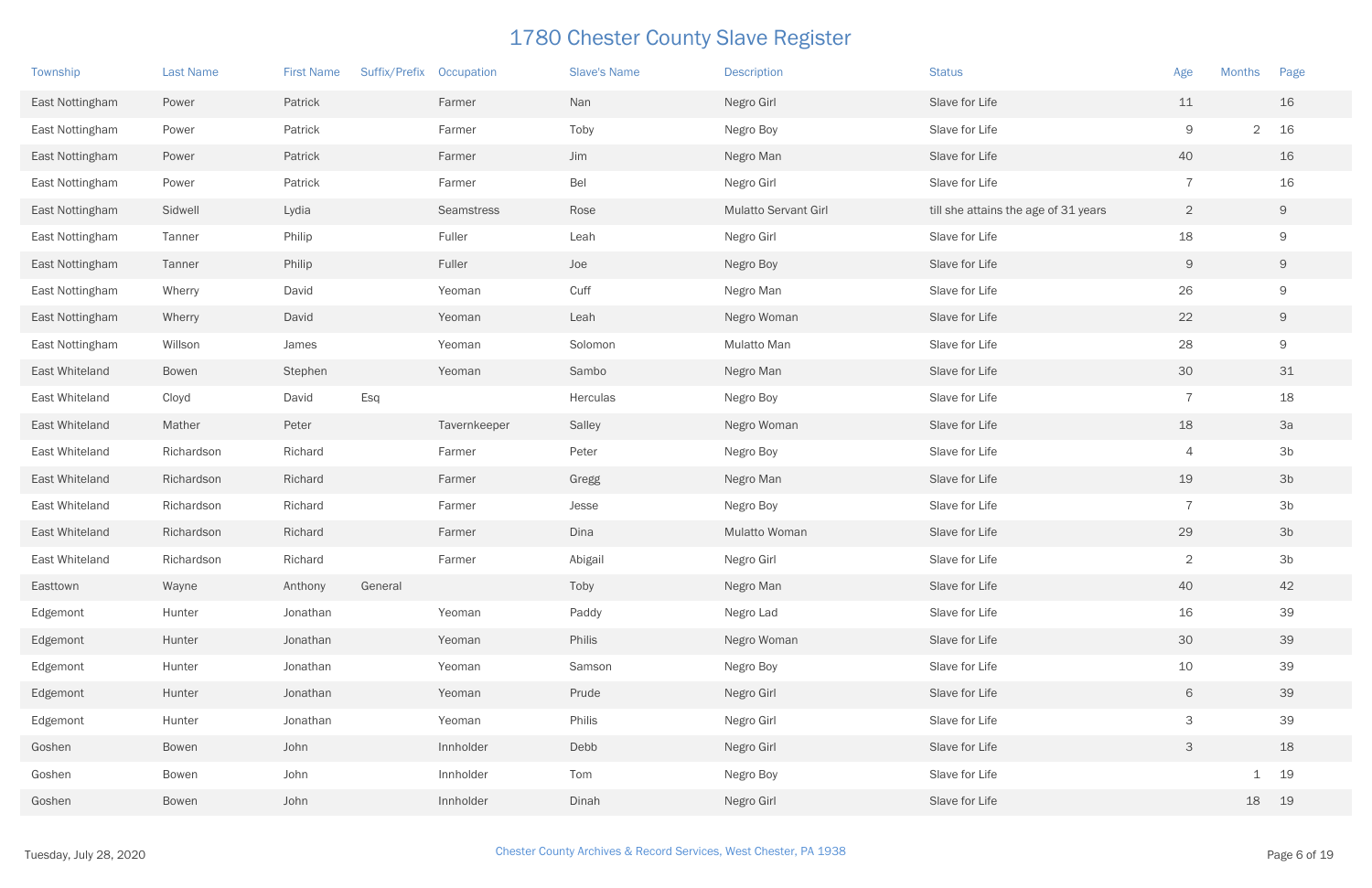| Township  | <b>Last Name</b> | <b>First Name</b> | Suffix/Prefix Occupation |              | <b>Slave's Name</b> | <b>Description</b>   | <b>Status</b>  | Age            | <b>Months</b> | Page |
|-----------|------------------|-------------------|--------------------------|--------------|---------------------|----------------------|----------------|----------------|---------------|------|
| Goshen    | Bowen            | John              |                          | Innholder    | Daph                | Negro Woman          | Slave for Life | 26             |               | 18   |
| Goshen    | <b>Bowen</b>     | John              |                          | Innholder    | Philip              | Negro Man            | Slave for Life | 33             |               | 18   |
| Goshen    | Garrett          | Mary              |                          | Farmer       | Margery             | Negro Girl           | Slave for Life | $\overline{2}$ | 6             | 28   |
| Goshen    | Garrett          | Mary              |                          | Farmer       | Rina                | Negro Girl           | Slave for Life | 4              | 6             | 28   |
| Goshen    | Garrett          | Mary              |                          | Farmer       | Sue                 | Negro Woman          | Slave for Life | 35             |               | 28   |
| Goshen    | Hains            | Josiah            |                          | Yeoman       | Abraham             | Negro Man            | Slave for Life | 16             |               | 28   |
| Goshen    | Moore            | Hannah            |                          | Gentle Woman | Teen                | Negro Woman          | Slave for Life | 32             |               | 45   |
| Goshen    | Moore            | Joseph            | Doctor                   |              | Face                | Negro Girl           | Slave for Life | 11             |               | 45   |
| Goshen    | Moore            | Joseph            | Doctor                   |              | Essex               | Negro Boy            | Slave for Life | $\overline{2}$ |               | 45   |
| Goshen    | Moore            | Joseph            | Doctor                   |              | Jehu                | Negro Boy            | Slave for Life | 9              |               | 45   |
| Haverford | Hughes           | Edward            |                          | Carpenter    | Will                | Negro Boy            | Slave for Life | $\mathbf 1$    | 8             | 5    |
| Haverford | Humphreys        | Charles           | etc                      | Miller       | Nancy               | Negro Woman          | Slave for Life | 44             |               | 6    |
| Haverford | Humphreys        | Charles           | etc                      | Miller       | Dolly               | Mulatto Woman        | Slave for Life | 20             |               | 6    |
| Haverford | Humphreys        | Charles           | etc                      | Miller       | Alice               | <b>Mulatto Girl</b>  | Slave for Life | 10             |               | 6    |
| Haverford | Humphreys        | Charles           | etc                      | Miller       | Fanny               | Mulatto Female Child | Slave for Life |                | 13            | 6    |
| Haverford | Humphreys        | Charles           | etc                      | Miller       | Judy                | Mulatto Woman        | Slave for Life | 25             |               | 6    |
| Haverford | Humphreys        | Charles           | etc                      | Miller       | Tone                | Negro Man            | Slave for Life | 34             |               | 6    |
| Haverford | Humphreys        | Charles           | etc                      | Miller       | Cesar               | Negro Man            | Slave for Life | 36             |               | 5    |
| Haverford | Humphreys        | Charles           | etc                      | Miller       | Nanny               | Negro Woman          | Slave for Life | 70             |               | 5    |
| Haverford | Humphreys        | Charles           | etc                      | Miller       | Tommey              | <b>Mulatto Boy</b>   | Slave for Life | 8              |               | 6    |
| Haverford | Johnson          | Samuel            |                          | Farmer       | Dinah               | Negro Woman          | Slave for Life | 45             |               | 4a   |
| Haverford | Johnson          | Samuel            |                          | Farmer       | Sall                | Negro Girl           | Slave for Life | 14             |               | 4a   |
| Haverford | Johnson          | Samuel            |                          | Farmer       | Jim                 | <b>Mulatto Boy</b>   | Slave for Life | 8              |               | 4a   |
| Haverford | Johnson          | Samuel            |                          | Farmer       | Joe                 | <b>Mulatto Boy</b>   | Slave for Life | 5              | 6 4a          |      |
| Haverford | Johnson          | Samuel            |                          | Farmer       | Peter               | <b>Mulatto Boy</b>   | Slave for Life | $\overline{2}$ |               | 4a   |
| Haverford | Kortright        | Hester            |                          | Gentlewoman  | Joe                 | Negro Boy            | Slave for Life | 15             |               | 40   |
| Haverford | Lindsey          | John              |                          | Farmer       | (left blank)        | Negro Girl           | Slave for Life | $\overline{7}$ |               | 23   |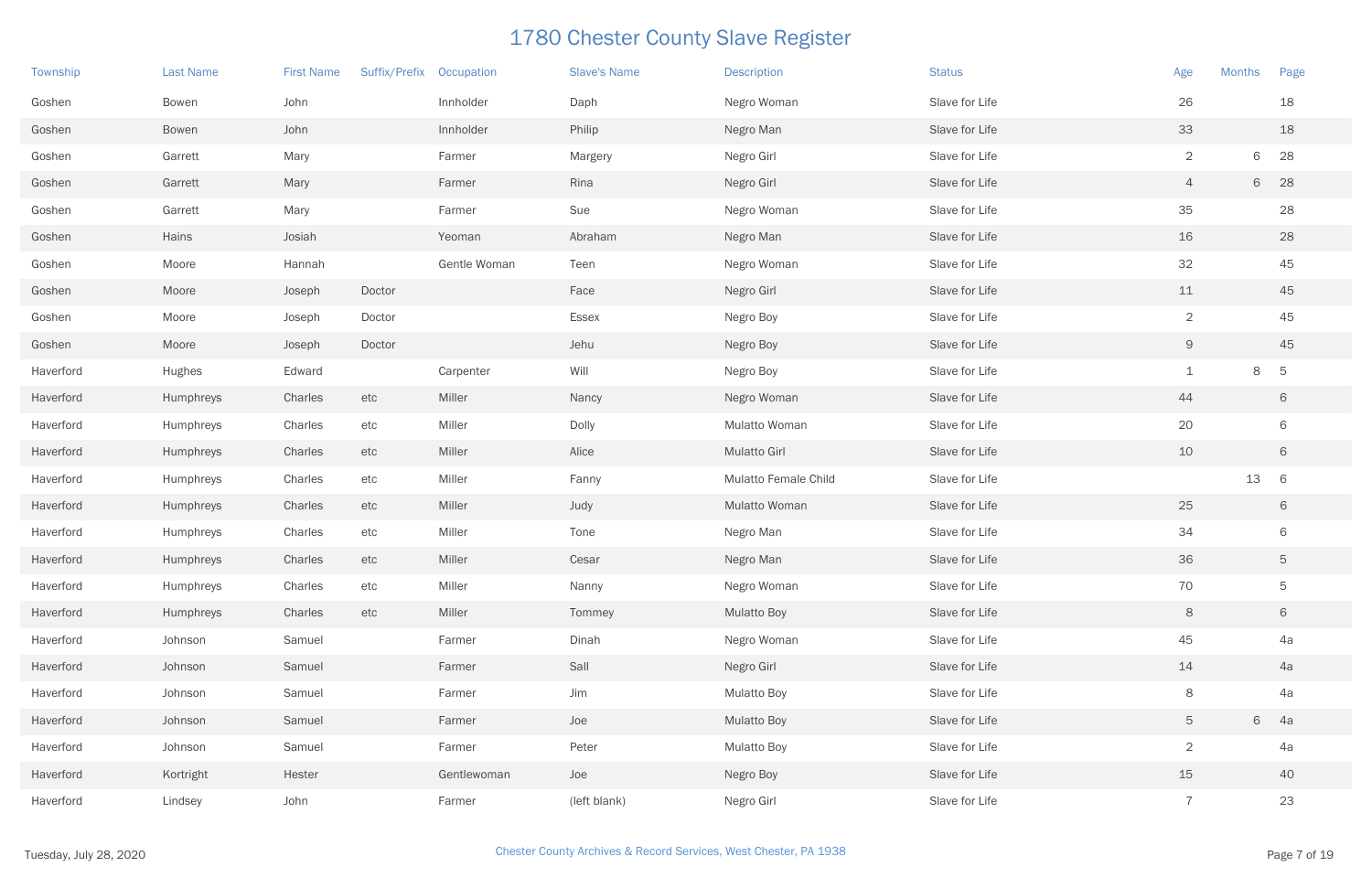| Township       | <b>Last Name</b> | <b>First Name</b> | Suffix/Prefix Occupation |           | <b>Slave's Name</b> | <b>Description</b>           | <b>Status</b>                               | Age            | <b>Months</b> | Page           |
|----------------|------------------|-------------------|--------------------------|-----------|---------------------|------------------------------|---------------------------------------------|----------------|---------------|----------------|
| Haverford      | Magoogan         | Robert            |                          | Farmer    | (left blank)        | <b>Mulatto Servant Child</b> | till he attains the age of 31               |                | 6             | 3a             |
| Haverford      | Queen            | Hugh              |                          | Farmer    | Poll                | Mulatto Servant Girl         | till she attains the age of thirty one year | 16             |               | 3 <sub>b</sub> |
| Haverford      | Queen            | Hugh              |                          | Farmer    | Phillis             | Mulatto Woman                | Slave for Life                              | 21             |               | 3 <sub>b</sub> |
| Haverford      | Queen            | Hugh              |                          | Farmer    | Peter               | Negro Boy                    | Slave for Life                              | $\overline{7}$ |               | 3 <sub>b</sub> |
| Haverford      | Willing          | Richard           |                          | Farmer    | Ishmeal             | Negro Man                    | Slave for Life                              | 28             |               | 21             |
| Haverford      | Willing          | Richard           |                          | Farmer    | Harry               | Negro Man                    | Slave for Life                              | 21             |               | 21             |
| Haverford      | Willing          | Richard           |                          | Farmer    | <b>Dick</b>         | Negro Man                    | Slave for Life                              | 40             |               | 21             |
| Haverford      | Willing          | Richard           |                          | Farmer    | Molly               | Negro Woman                  | Slave for Life                              | 42             |               | 21             |
| Kennett        | Shippen          | Joseph            | Jr                       | Farmer    | Hannah              | Negro Girl                   | Slave for Life                              | 16             |               | 15             |
| Kennett        | Shippen          | Joseph            | Jr                       | Farmer    | Doll                | Negro Woman                  | Slave for Life                              | 50             |               | 15             |
| Kennett        | Shippen          | Joseph            | Jr                       | Farmer    | Antrim              | Negro Lad                    | Slave for Life                              | 15             |               | 15             |
| London Britain | Evans            | Evan              | Esq                      |           | Sal                 | Mulatto Female Child         | Slave for Life                              | 4              |               | 25             |
| London Britain | Evans            | Evan              | Esq                      |           | Sue                 | Negro Girl                   | Slave for Life                              | 13             |               | 25             |
| London Britain | Evans            | Evan              | Esq                      |           | Samp                | Negro Boy                    | Slave for Life                              | $\mathsf 9$    |               | 25             |
| London Britain | Evans            | Evan              | Esq                      |           | Frank               | Negro Boy                    | Slave for Life                              | $\overline{7}$ |               | 25             |
| London Britain | Evans            | Evan              | Esq                      |           | Caesar              | <b>Mulatto Boy</b>           | Slave for Life                              | 16             |               | 25             |
| London Britain | Evans            | Evan              | Esq                      |           | Rachael             | Negro Woman                  | Slave for Life                              | 38             |               | 25             |
| London Britain | Evans            | John              | Esq                      |           | Ireland             | Negro Man                    | Slave for Life                              | 70             |               | 22             |
| London Britain | Evans            | John              | Esq                      |           | Nanny               | Negro Woman                  | Slave for Life                              | 78             |               | 22             |
| London Britain | Evans            | John              | Esq                      |           | Phebe               | Negro Girl                   | Slave for Life                              | 14             |               | 22             |
| London Britain | Evans            | John              | Esq                      |           | Grace               | Negro Girl                   | Slave for Life                              | $\mathcal{S}$  |               | 22             |
| London Britain | Evans            | John              | Esq                      |           | Sal                 | Negro Woman                  | Slave for Life                              | 18             |               | 22             |
| London Britain | Evans            | John              | Esq                      |           | Rago                | Negro Man                    | Slave for Life                              | 30             |               | 22             |
| London Britain | Evans            | John              | Esq                      |           | Caesar              | Negro Man                    | Slave for Life                              | 19             |               | 22             |
| London Britain | Evans            | John              | Esq                      |           | Benjamin            | Negro Man                    | Slave for Life                              | 35             |               | 22             |
| London Britain | Evans            | John              | Esq                      |           | Bob                 | Negro Boy                    | Slave for Life                              | 16             |               | 22             |
| London Britain | Lunn             | Thomas            |                          | Innholder | Sall                | Negro Woman                  | Slave for Life                              | 24             |               | 46             |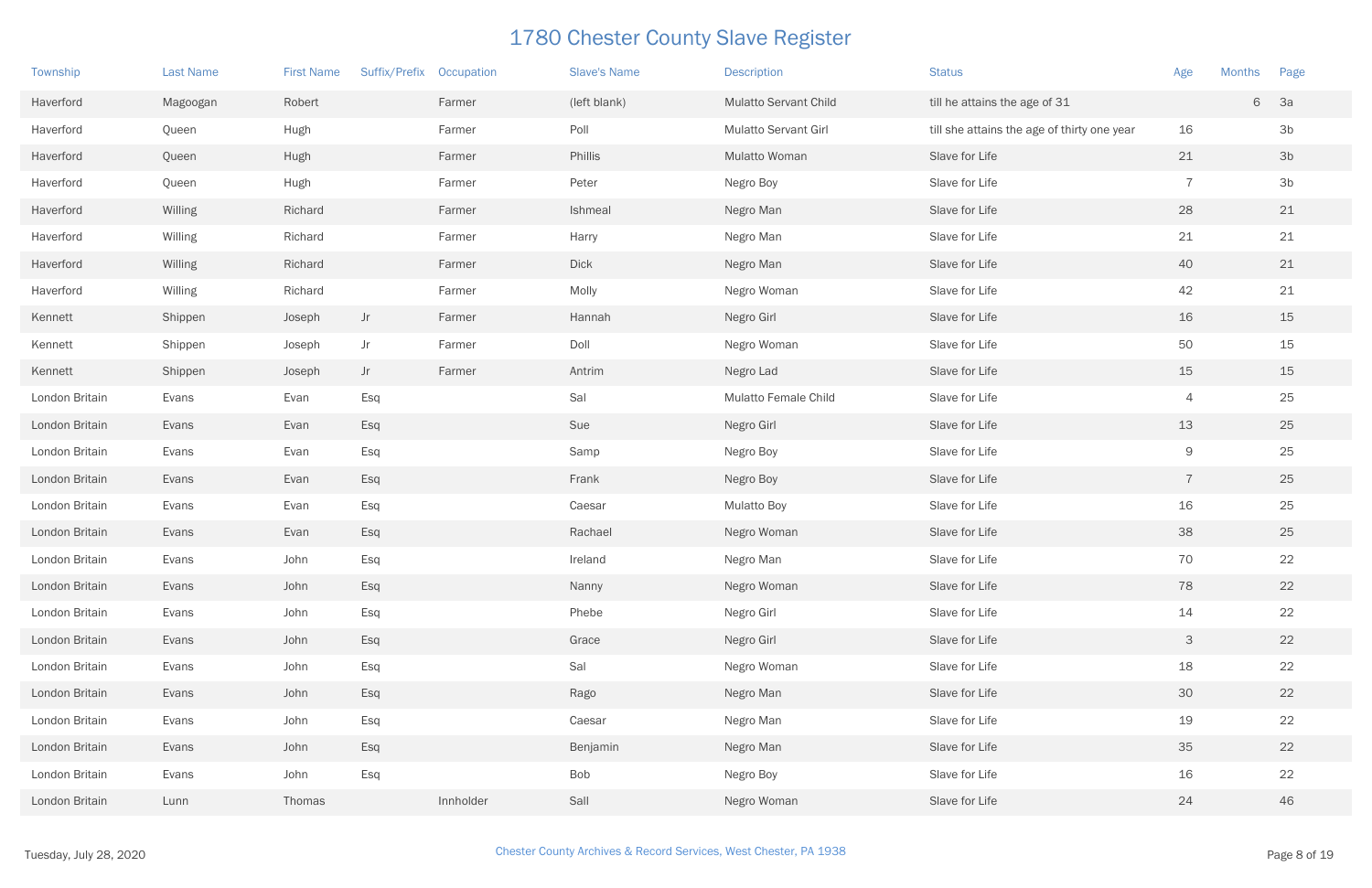| Township         | <b>Last Name</b> | <b>First Name</b> | Suffix/Prefix | Occupation | <b>Slave's Name</b>  | <b>Description</b>  | <b>Status</b>  | <b>Months</b><br>Age | Page           |
|------------------|------------------|-------------------|---------------|------------|----------------------|---------------------|----------------|----------------------|----------------|
| London Britain   | Lunn             | Thomas            |               | Innholder  | Jam                  | Negro Boy           | Slave for Life | $\mathsf{3}$         | 46             |
| London Britain   | Whitting         | John              |               | Yeoman     | Nanny                | Negro Woman         | Slave for Life | 21                   | 46             |
| London Britain   | Whitting         | John              |               | Yeoman     | Dinah                | Negro Girl          | Slave for Life | 4                    | 46             |
| London Grove     | Ross             | John              |               | Innholder  | Rose                 | Negro Girl          |                | 12                   | 51             |
| London Grove     | Wiley            | David             |               | Farmer     | Sill                 | Negro Woman         | Slave for Life | 40                   | 47             |
| London Grove     | Wiley            | David             |               | Farmer     | George               | Negro Boy           | Slave for Life | 14                   | 47             |
| London Grove     | Wiley            | David             |               | Farmer     | Diane                | Mulatto Girl        | Slave for Life | $\Theta$             | 47             |
| Londonderry      | <b>Blair</b>     | Francis           |               | Farmer     | Caeser               | Negro Man           | Slave for Life | 21                   | 7 <sub>7</sub> |
| Londonderry      | <b>Blair</b>     | Francis           |               | Farmer     | Dinah                | Negro Woman         | Slave for Life | 51                   | $\overline{7}$ |
| Londonderry      | Finney           | John              |               | Cooper     | Cubina               | Negro Man           | Slave for Life | 42                   | 50             |
| Londonderry      | Hutchison        | Joseph            |               | Farmer     | Philip               | <b>Mulatto Boy</b>  | Slave for Life | 16                   | 33             |
| Londonderry      | Jones            | Daniel            | Rev           | Clerk      | Doll                 | <b>Mulatto Girl</b> | Slave for Life | $\overline{4}$       | 36             |
| Londonderry      | Jones            | Daniel            | Rev           | Clerk      | Poll                 | Negro Woman         | Slave for Life | 27                   | 36             |
| Londonderry      | Jones            | Daniel            | Rev           | Clerk      | <b>Beck</b>          | <b>Mulatto Girl</b> | Slave for Life | $\overline{2}$       | 36             |
| Londonderry      | Jones            | Daniel            | Rev           | Clerk      | Rachel               | Negro Girl          | Slave for Life | $\overline{4}$       | 36             |
| Londonderry      | Jones            | Daniel            | Rev           | Clerk      | <b>Dick</b>          | Negro Boy           | Slave for Life | 8                    | 36             |
| Londonderry      | Kennedy          | Montgomer         |               | Farmer     | Jude Leiper          | Negro Girl          | Slave for Life | 13                   | $\overline{7}$ |
| Londonderry      | Kennedy          | Montgomer         |               | Farmer     | <b>Gabriel Moore</b> | Negro Man           | Slave for Life | 23                   |                |
| Londonderry      | McClenachan      | John F            |               | Cooper     | Lydia                | Negro Girl          | Slave for Life | 14                   | 50             |
| Londonderry      | Strawbridge      | Joseph            |               | Farmer     | George               | Negro Man           | Slave for Life | 22                   | 23             |
| Londonderry      | Strawbridge      | Thomas            |               | Tanner     | Flora                | Negro Woman         | Slave for Life | 33                   | 3a             |
| Londonderry      | Strawbridge      | Thomas            |               | Tanner     | Ned                  | Negro Boy           | Slave for Life | 9                    | 3a             |
| Londonderry      | Strawbridge      | Thomas            |               | Tanner     | Hannah               | Negro Girl          | Slave for Life | $\overline{7}$       | 3a             |
| Lower Chichester | <b>Dick</b>      | Archibald         |               |            | Benn                 | <b>Mulatto Boy</b>  | Slave for Life | $\overline{2}$       | 6              |
| Lower Chichester | <b>Dick</b>      | Archibald         |               |            | Cuff                 | Negro Man           | Slave for Life | 40                   | 6              |
| Lower Chichester | <b>Dick</b>      | Archibald         |               |            | (illegible)          | Negro Woman         | Slave for Life | 20                   | 6              |
| Lower Chichester | <b>Dick</b>      | Archibald         |               |            | Statia               | Negro Boy           | Slave for Life | 14                   | 6              |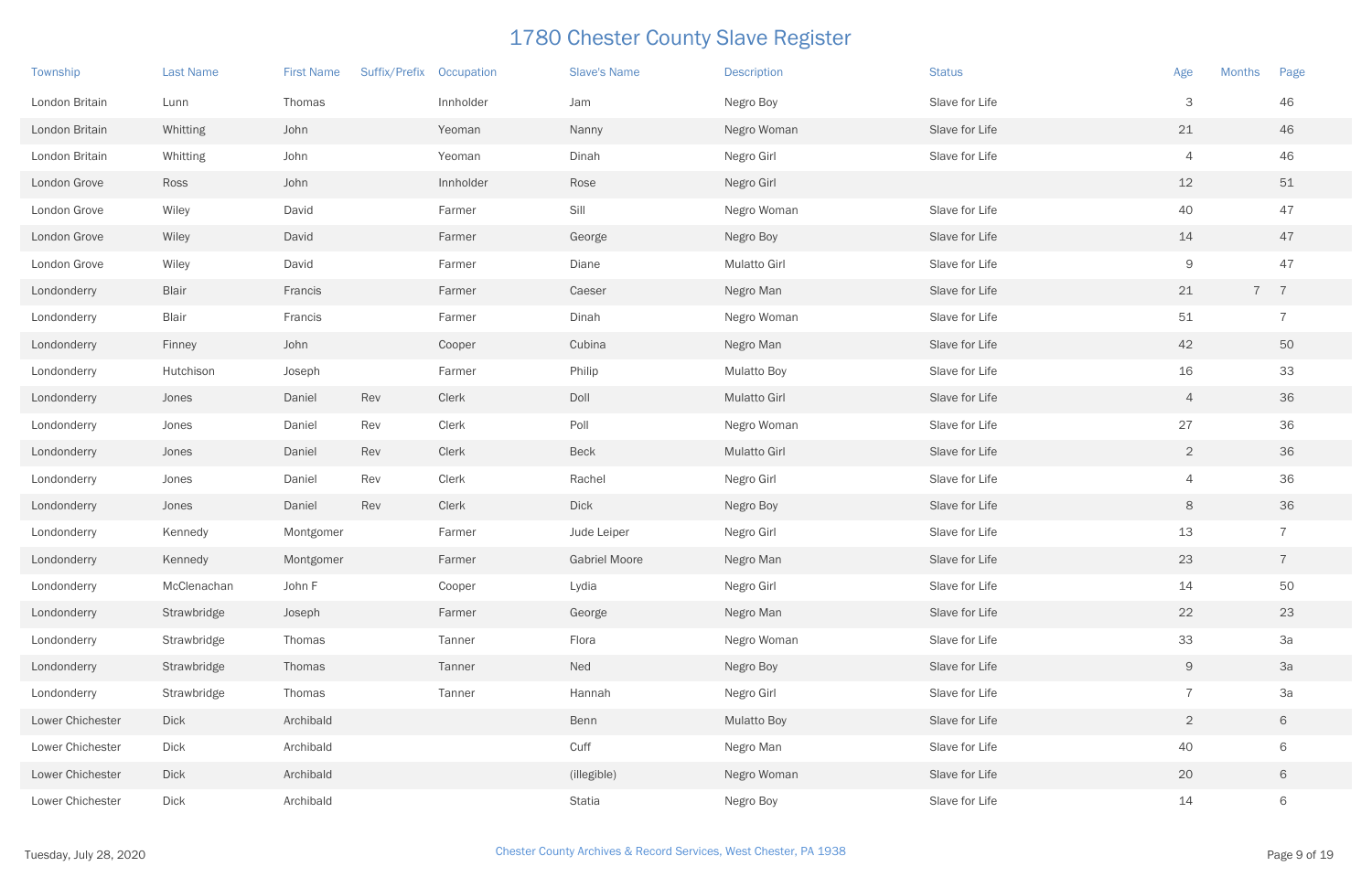| Township         | <b>Last Name</b> | <b>First Name</b> | Suffix/Prefix Occupation |            | <b>Slave's Name</b> | <b>Description</b>         | <b>Status</b>                 | Age                       | <b>Months</b> | Page           |
|------------------|------------------|-------------------|--------------------------|------------|---------------------|----------------------------|-------------------------------|---------------------------|---------------|----------------|
| Lower Chichester | <b>Dick</b>      | Archibald         |                          |            | Flora               | Negro Girl                 | Slave for Life                | $\overline{7}$            |               | 6              |
| Lower Chichester | Price            | Samuel            |                          | Farmer     | James               | Negro Man                  | Slave for Life                | 26                        |               | 43             |
| Lower Chichester | Price            | Samuel            |                          | Farmer     | Oliver              | Negro Man                  | Slave for Life                | 24                        |               | 43             |
| Lower Chichester | Price            | Samuel            |                          | Farmer     | Joe                 | <b>Mulatto Boy</b>         | Servant til age of 31         | 4                         |               | 43             |
| Lower Chichester | Walker           | Joseph            |                          | Yeoman     | Jack                | Negro Boy                  | Slave for Life                | 10                        |               | 30             |
| Marcus Hook      | Craig            | George            |                          | Clerk      | Jack                | <b>Mulatto Boy</b>         | Slave for Life                | $\mathcal{S}$             | 6             | 11             |
| Marcus Hook      | Craig            | George            |                          |            | Thomas              | Negro Man                  | Slave for Life                | 50                        |               | 22             |
| Marcus Hook      | Craig            | George            |                          | Clerk      | Phebe               | Negro Woman                | Slave for Life                | 32                        |               | 11             |
| Marcus Hook      | Craig            | George            |                          | Clerk      | Phill               | Negro Boy                  | Slave for Life                | $\overline{7}$            |               | 11             |
| Marcus Hook      | Craig            | George            |                          | Clerk      | Amy                 | Mulatto Girl               | Slave for Life                | $\mathbf 1$               | 9             | 11             |
| Marple           | Maris            | <b>Isaac</b>      |                          | Yeoman     | Bel                 | Negro Wench                | Slave for Life                | 17                        |               | 4a             |
| Marple           | Vanleer          | Bernard           | Doctor                   |            | George              | Negro Boy                  | Slave for Life                | 15                        |               | 25             |
| Middletown       | Anderson         | James             | Rev                      |            | Ceaser              | Mulatto Man                | Slave for Life                | 20                        |               | $\overline{7}$ |
| Middletown       | Anderson         | James             | Rev                      |            | George              | Negro Boy                  | Slave for Life                | $\ensuremath{\mathsf{3}}$ |               | $\overline{7}$ |
| Middletown       | Anderson         | James             | Rev                      |            | Dinah               | Negro Woman                | Slave for Life                | 30                        |               | $\overline{7}$ |
| Middletown       | Anderson         | James             | Rev                      |            | Joe                 | Negro Boy                  | Slave for Life                | $\mathbf 5$               |               | $\overline{7}$ |
| Middletown       | <b>Baker</b>     | Richard           |                          | Yeoman     | Kassee              | Negro Girl                 | Slave for Life                | 13                        |               | 10             |
| Middletown       | <b>Baker</b>     | Richard           |                          | Yeoman     | Phineas             | <b>Mulatto Servant Boy</b> | till he attains the age of 31 | 17                        |               | 10             |
| Middletown       | Doyle            | Maryan            |                          | Seamstress | Ruth                | Negro Girl                 | Slave for Life                | 10                        |               | 15             |
| Middletown       | Doyle            | William           |                          |            | (left blank)        | Negro Girl                 | Slave for Life                | $\overline{5}$            |               | 48             |
| New Garden       | McAntier         | Andrew            |                          | Yeoman     | James               | Negro Man                  | Slave for Life                | 25                        |               | 9              |
| New London       | Campbell         | George            |                          | Farmer     | Sambo               | Negro Boy                  | Slave for Life                | 6                         |               | 13             |
| New London       | Correy           | David             |                          | Farmer     | Jane                | Negro Woman                | Slave for Life                | 19                        |               | 43             |
| New London       | Correy           | David             |                          | Farmer     | Tom                 | Negro Boy                  | Slave for Life                | $\overline{7}$            |               | 43             |
| New London       | Correy           | David             |                          | Farmer     | Bel                 | Negro Girl                 | Slave for Life                | 10                        |               | 44             |
| New London       | Johnston         | Alexander         | Esq                      |            | Peter               | Negro Man                  | Slave for Life                | 45                        |               | 42             |
| New London       | Kelso            | Mary              |                          | Seamstress | Bet                 | Negro Girl                 | Slave for Life                | $\Theta$                  |               | 41             |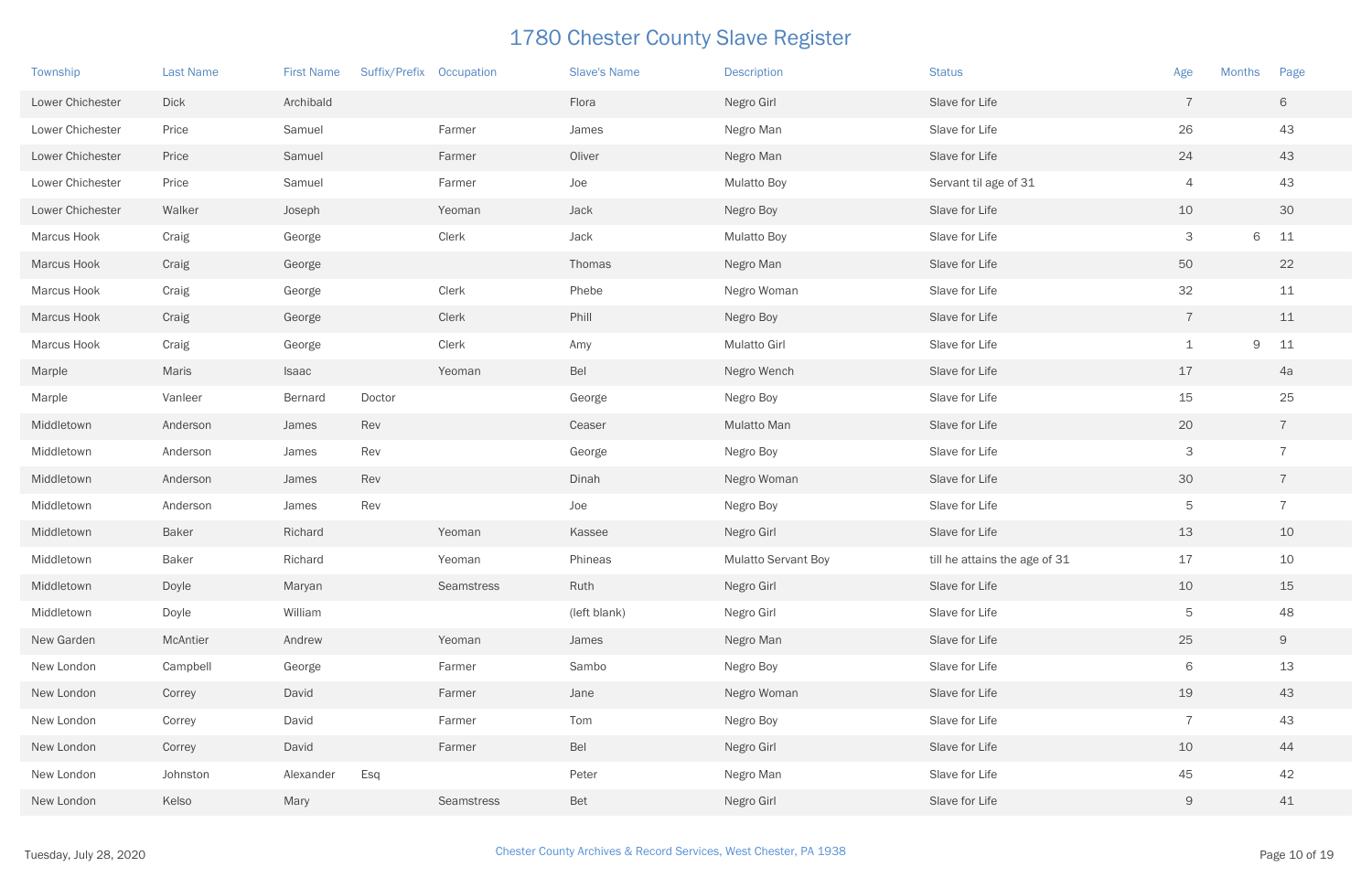| Township   | <b>Last Name</b> | <b>First Name</b> | Suffix/Prefix Occupation |            | <b>Slave's Name</b> | <b>Description</b>  | <b>Status</b>  | Age                       | <b>Months</b> | Page |
|------------|------------------|-------------------|--------------------------|------------|---------------------|---------------------|----------------|---------------------------|---------------|------|
| New London | Macky            | John              | Esq                      |            | <b>Isaac</b>        | Negro Man           | Slave for Life | 20                        |               | 15   |
| New London | McClure          | Arther            |                          | Farmer     | Tom                 | Negro Boy           | Slave for Life |                           |               | 41   |
| New London | McClure          | Arther            |                          | Farmer     | Dinah               | Negro Woman         | Slave for Life | 18                        |               | 41   |
| New London | McDowell         | John              | Doctor                   |            | <b>Backus</b>       | Negro Man           | Slave for Life | 35                        |               | 42   |
| New London | McDowell         | John              | Doctor                   |            | Philis              | <b>Mulatto Girl</b> | Slave for Life | $\overline{4}$            |               | 42   |
| New London | Menough          | John              |                          | Farmer     | Ameliah             | Negro Girl          | Slave for Life | 14                        |               | 18   |
| New London | Morrison         | Alexander         |                          | Blacksmith | Francis             | Negro Male Child    | Slave for Life |                           | 8             | 13   |
| New London | Morrison         | Alexander         |                          | Blacksmith | Chance              | Negro Boy           | Slave for Life | 4                         |               | 13   |
| New London | Morrison         | Alexander         |                          | Blacksmith | Lydia               | Negro Woman         | Slave for Life | 19                        |               | 13   |
| New London | Morrison         | Alexander         |                          | Blacksmith | Andrew              | Negro Boy           | Slave for Life | 17                        |               | 13   |
| New London | Morrison         | Alexander         |                          | Blacksmith | Adam                | Negro Boy           | Slave for Life | 8                         |               | 13   |
| New London | Reed             | James             |                          | Farmer     | Nancy               | Negro Girl          | Slave for Life | 6                         |               | 32   |
| New London | Reed             | James             |                          | Farmer     | Bet                 | Negro Girl          | Slave for Life | $\ensuremath{\mathsf{3}}$ |               | 32   |
| New London | Reed             | James             |                          | Farmer     | Phebe               | Negro Woman         | Slave for Life | 40                        |               | 32   |
| New London | Reed             | William           |                          | Farmer     | Pol                 | Negro Woman         | Slave for Life | 25                        |               | 32   |
| New London | Reed             | William           |                          | Farmer     | Peter               | Negro Boy           | Slave for Life | 3                         |               | 32   |
| New London | Shearer          | William           |                          | Tanner     | Beck                | Negro Woman         | Slave for Life | 18                        |               | 44   |
| New London | Shearer          | William           |                          | Tanner     | Jack (or Jake)      | A Negro             | Slave for Life | 11                        |               | 44   |
| New London | Shearer          | William           |                          | Tanner     | Joe                 | Negro Boy           | Slave for Life | 16                        |               | 44   |
| New London | Smith            | John              |                          | Farmer     | Dinah               | Negro Woman         | Slave for Life | 32                        |               | 18   |
| Newtown    | Jerman           | John              |                          | Yeoman     | Venus               | Negro Woman         | Slave for Life | 32                        |               | 36   |
| Oxford     | Alexander        | Patrick           |                          | Carpenter  | Alice               | Negro Girl          | Slave for Life | 10                        |               | 49   |
| Oxford     | Hays             | David             |                          | Farmer     | Ned                 | Negro Boy           | Slave for Life | 6                         |               | 43   |
| Oxford     | Hays             | David             |                          | Farmer     | Joshua              | Negro Boy           | Slave for Life | $\overline{4}$            |               | 43   |
| Oxford     | Hays             | Margaret          |                          | Seamstress | Milla               | Negro Woman         | Slave for Life | 18                        |               | 15   |
| Oxford     | Hood             | Walter            |                          | Farmer     | Jean                | Negro Girl          | Slave for Life | $8\phantom{1}$            |               | 15   |
| Oxford     | Hood             | Walter            |                          | Farmer     | Jack                | Negro Boy           | Slave for Life | 15                        |               | 15   |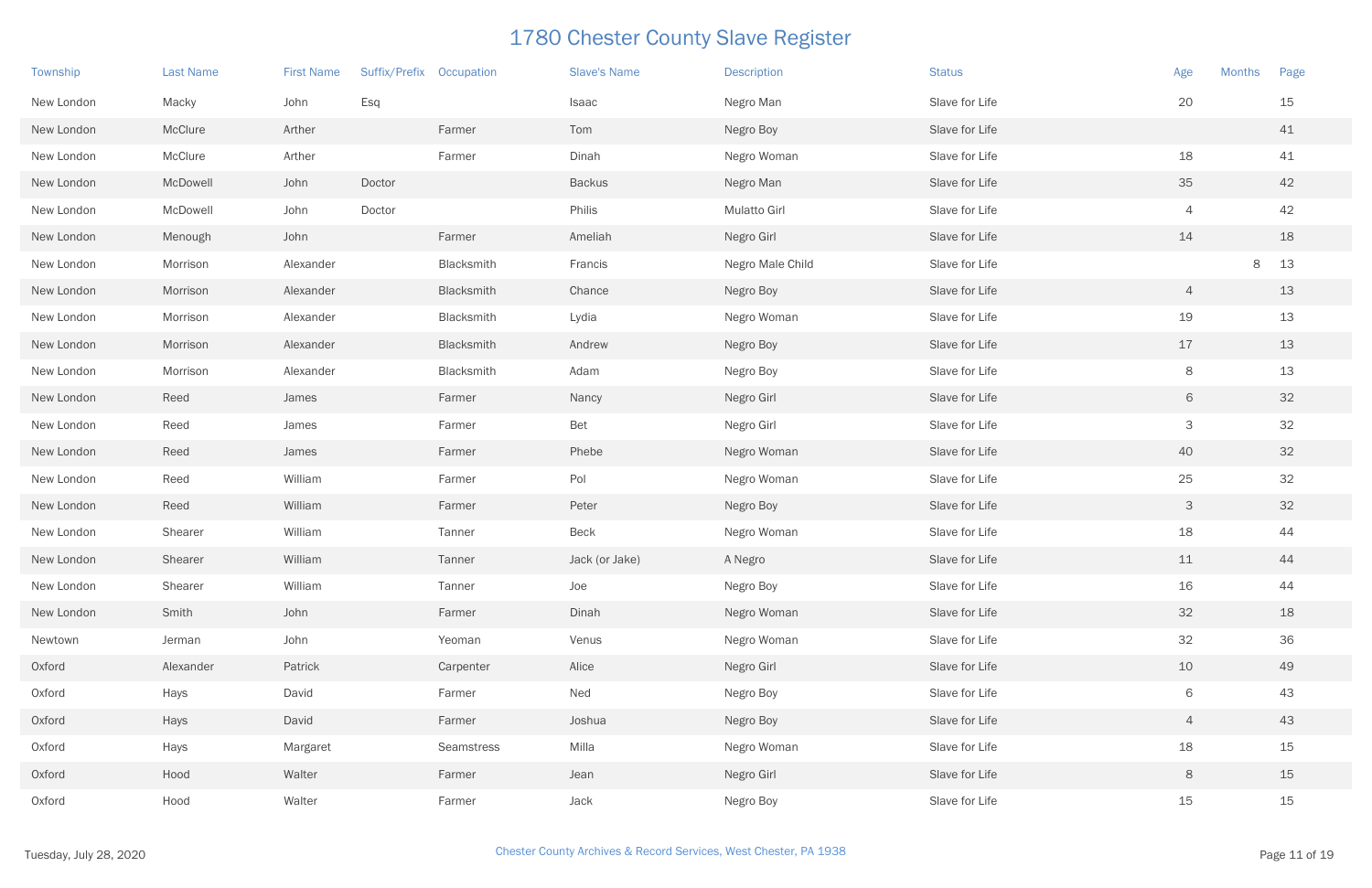| Township | <b>Last Name</b> | <b>First Name</b> | Suffix/Prefix Occupation |             | <b>Slave's Name</b> | <b>Description</b>  | <b>Status</b>  | Age            | <b>Months</b>  | Page |
|----------|------------------|-------------------|--------------------------|-------------|---------------------|---------------------|----------------|----------------|----------------|------|
| Oxford   | Hood             | Walter            |                          | Farmer      | Sall                | Negro Girl          | Slave for Life | 13             |                | 15   |
| Oxford   | Hood             | Walter            |                          | Farmer      | Bill                | Negro Boy           | Slave for Life | 10             |                | 15   |
| Oxford   | Hood             | Walter            |                          | Farmer      | Joe                 | Negro Boy           | Slave for Life | 10             |                | 15   |
| Oxford   | Luckie           | Joseph            |                          | Wheelwright | Violet              | Negro Woman         | Slave for Life | 22             |                | 50   |
| Oxford   | McDowell         | James             |                          | Storekeeper | Flora               | Negro Girl          | Slave for Life | $\perp$        | 2 24           |      |
| Oxford   | McDowell         | James             |                          | Storekeeper | Tom                 | Negro Man           | Slave for Life | 34             |                | 24   |
| Oxford   | McDowell         | James             |                          | Storekeeper | Hannah              | Negro Girl          | Slave for Life | 3              |                | 24   |
| Oxford   | McDowell         | James             |                          | Storekeeper | Cloe                | Negro Woman         | Slave for Life | 27             |                | 24   |
| Oxford   | McDowell         | James             |                          | Storekeeper | Rachel              | Girl                | Slave for Life | 5              |                | 24   |
| Oxford   | Pinkerton        | Willam            |                          | Yeoman      | Grace               | Negro Girl          | Slave for Life | 8              | $\overline{2}$ | 45   |
| Oxford   | Pinkerton        | Willam            |                          | Yeoman      | Eli                 | Negro Boy           | Slave for Life | $\overline{9}$ | 6 45           |      |
| Oxford   | Ruston           | Job               |                          | Miller      | Jim                 | <b>Mulatto Boy</b>  | Slave for Life | $\overline{2}$ | 6              | 37   |
| Oxford   | Ruston           | Job               |                          | Miller      | <b>Bess</b>         | Mulatto Woman       | Slave for Life | 60             |                | 37   |
| Oxford   | Ruston           | Job               |                          | Miller      | Flora               | Mulatto Girl        | Slave for Life | 12             |                | 37   |
| Oxford   | Ruston           | Job               |                          | Miller      | Bell                | <b>Mulatto Girl</b> | Slave for Life | 8              |                | 37   |
| Oxford   | Ruston           | Job               |                          | Miller      | George              | <b>Mulatto Boy</b>  | Slave for Life | 17             |                | 37   |
| Oxford   | Ruston           | Job               |                          | Miller      | Will                | Mulatto Man         | Slave for Life | 62             |                | 37   |
| Oxford   | Ruston           | Job               |                          | Miller      | Pegg                | Negro Woman         | Slave for Life | 70             |                | 37   |
| Oxford   | Ruston           | Job               |                          | Miller      | Dinah               | Mulatto Girl        |                | 14             |                | 37   |
| Oxford   | Ruston           | Job               |                          | Miller      | Nell                | Mulatto Woman       | Slave for Life | 25             |                | 37   |
| Oxford   | Ruston           | Job               |                          | Miller      | Bill                | <b>Mulatto Boy</b>  | Slave for Life |                | 8              | 37   |
| Oxford   | Starrett         | William           |                          | Farmer      | Caesar              | Negro Boy           | Slave for Life | 12             |                | 43   |
| Pikeland | Kennedy          | Samuel            | Heirs of                 |             | Lucia               | <b>Mulatto Girl</b> | Slave for Life | 10             |                | 32   |
| Pikeland | Kennedy          | Samuel            | Heirs of                 |             | Kitte               | Mulatto Girl        | Slave for Life | 12             |                | 32   |
| Pikeland | Kennedy          | Samuel            | Heirs of                 |             | Rina                | Mulatto Woman       | Slave for Life | 45             |                | 32   |
| Pikeland | McCaraher        | Alexander         | Captain                  |             | Simon               | Mulatto Male Child  | Slave for Life |                | 10             | 31   |
| Pikeland | McCaraher        | Alexander         | Captain                  |             | Debb                | Negro Woman         | Slave for Life | 18             |                | 31   |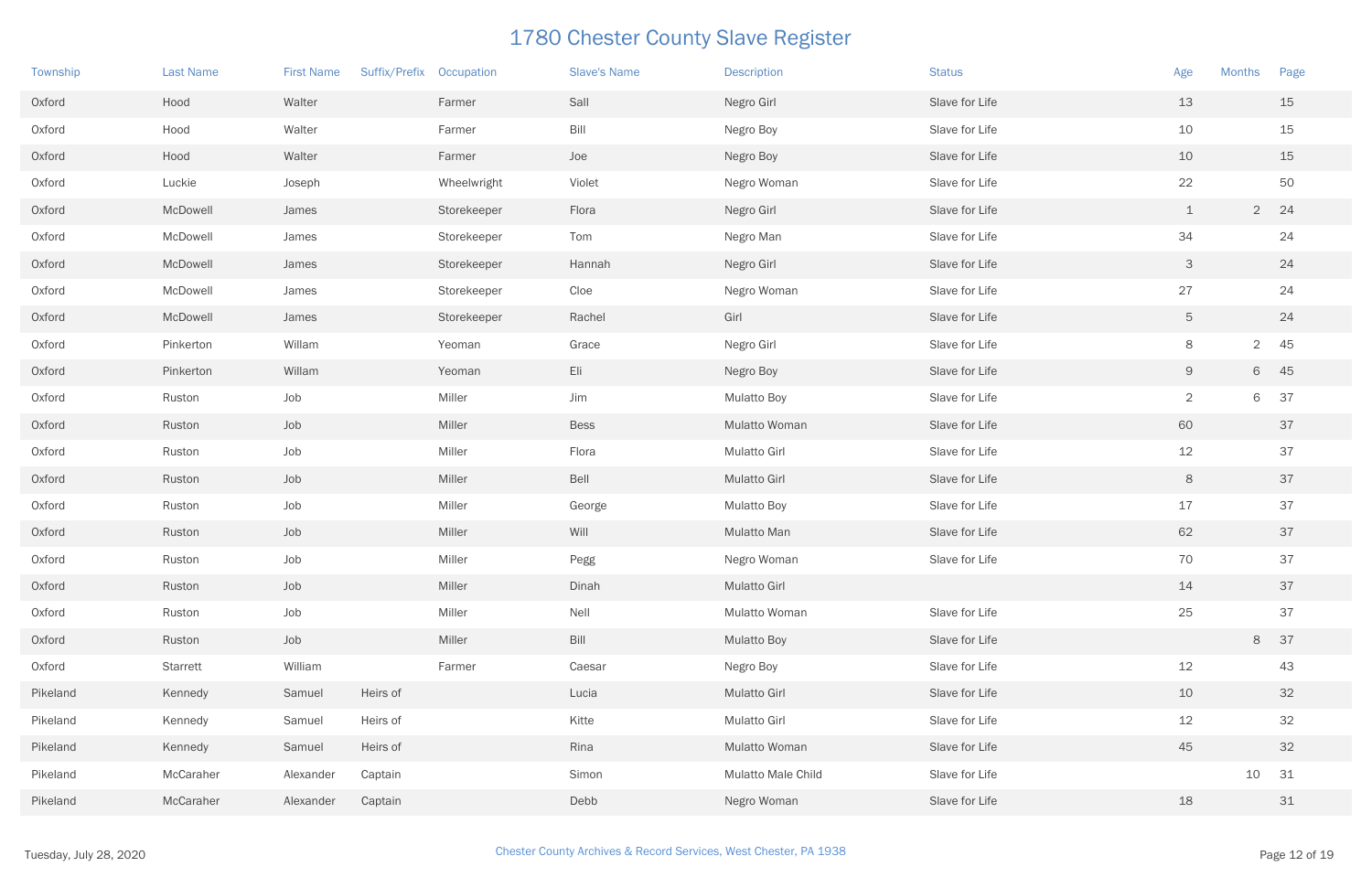| Township | <b>Last Name</b> | <b>First Name</b> | Suffix/Prefix Occupation |        | <b>Slave's Name</b> | <b>Description</b> | <b>Status</b>      | Age             | <b>Months</b>  | Page |
|----------|------------------|-------------------|--------------------------|--------|---------------------|--------------------|--------------------|-----------------|----------------|------|
| Pikeland | <b>McKinley</b>  | Alexander         |                          | Yeoman | Hannah              | Negro Girl         | a servant until 31 | 3               |                | 39   |
| Pikeland | <b>McKinley</b>  | Alexander         |                          | Yeoman | Hannah              | Mulatto Woman      | a servant until 31 | 25              |                | 38   |
| Pikeland | <b>McKinley</b>  | Alexander         |                          | Yeoman | Poll                | Negro Girl         | a servant until 31 | $5\phantom{.0}$ |                | 38   |
| Pikeland | <b>McKinley</b>  | Alexander         |                          | Yeoman | Jack                | Negro Boy          | a servant until 31 | $\overline{4}$  |                | 38   |
| Ridley   | Crosby           | John              | Jr                       | Yeoman | Fann                | Negro Girl         | Slave for Life     | 10              |                | 14   |
| Ridley   | Hendrickson      | <b>Isaac</b>      |                          | Farmer | Frank               | Negro Boy          | Slave for Life     | 12              |                | 41   |
| Ridley   | Hendrickson      | Isaac             |                          | Farmer | Nance               | Negro Woman        | Slave for Life     | 36              |                | 41   |
| Ridley   | Hendrickson      | <b>Isaac</b>      |                          | Farmer | <b>Bett</b>         | Negro Girl         | Slave for Life     | 10              |                | 41   |
| Ridley   | Hendrickson      | Isaac             |                          | Farmer | Jos                 | Negro Boy          | Slave for Life     | $5\phantom{.0}$ |                | 41   |
| Ridley   | Hendrickson      | <b>Isaac</b>      |                          | Farmer | Pol                 | Negro Girl         | Slave for Life     | $\mathcal{S}$   |                | 41   |
| Ridley   | Hendrickson      | Isaac             |                          | Farmer | Tone                | Negro Man          | Slave for Life     | 40              |                | 41   |
| Ridley   | Hendrickson      | Isaac             |                          | Farmer | Dine                | Negro Girl         | Slave for Life     |                 | 6              | 41   |
| Ridley   | Hendrickson      | Isaac             |                          | Farmer | Tone                | Negro Boy          | Slave for Life     | $\overline{7}$  |                | 41   |
| Ridley   | Knowles          | John              | John Crozer              |        | Pathena             | Negro Woman        | Slave for Life     | 41              |                | 34   |
| Ridley   | Knowles          | John              | John Crozer              |        | Jane                | Negro Girl         | Slave for Life     | 8               |                | 34   |
| Ridley   | Knowles          | John              | John Crozer              |        | Scipio              | Negro Man          | Slave for Life     | 25              |                | 34   |
| Ridley   | Knowles          | John              | John Crozer              |        | Fanny               | Negro Girl         | Slave for Life     | 14              |                | 34   |
| Ridley   | Knowles          | John              | John Crozer              |        | Tabitha             | Negro Girl         | Slave for Life     | 11              |                | 34   |
| Ridley   | Lewis            | Harvey            |                          | Yeoman | James               | Negro Servant Man  | til age of 31      | 21              |                | 51   |
| Ridley   | Lewis            | Harvey            |                          | Yeoman | Hannah              | Negro Servant Girl | til age of 31      | 16              |                | 51   |
| Ridley   | Morton           | Ann               |                          | Farmer | Hannah              | Negro Girl         | Slave for Life     | $\overline{7}$  |                | 24   |
| Ridley   | Morton           | Ann               |                          | Farmer | Dinah               | Negro Woman        | Slave for Life     | 47              |                | 24   |
| Ridley   | Morton           | Ann               |                          | Farmer | (left blank)        | Female Negro Child | Slave for Life     | $\mathbf{1}$    |                | 24   |
| Ridley   | Morton           | Ann               |                          | Farmer | George              | Negro Man          | Slave for Life     | 52              |                | 24   |
| Ridley   | Morton           | Morton            |                          | Yeoman | Samuel              | Negro Boy          | Slave for Life     | $8\phantom{1}$  | $\overline{7}$ | 47   |
| Ridley   | Morton           | Morton            |                          | Yeoman | John                | <b>Mulatto Boy</b> | Slave for Life     | 6               | 4 47           |      |
| Ridley   | Morton           | Morton            |                          | Yeoman | Jacob               | <b>Mulatto Boy</b> | Slave for Life     | 6               | 4 47           |      |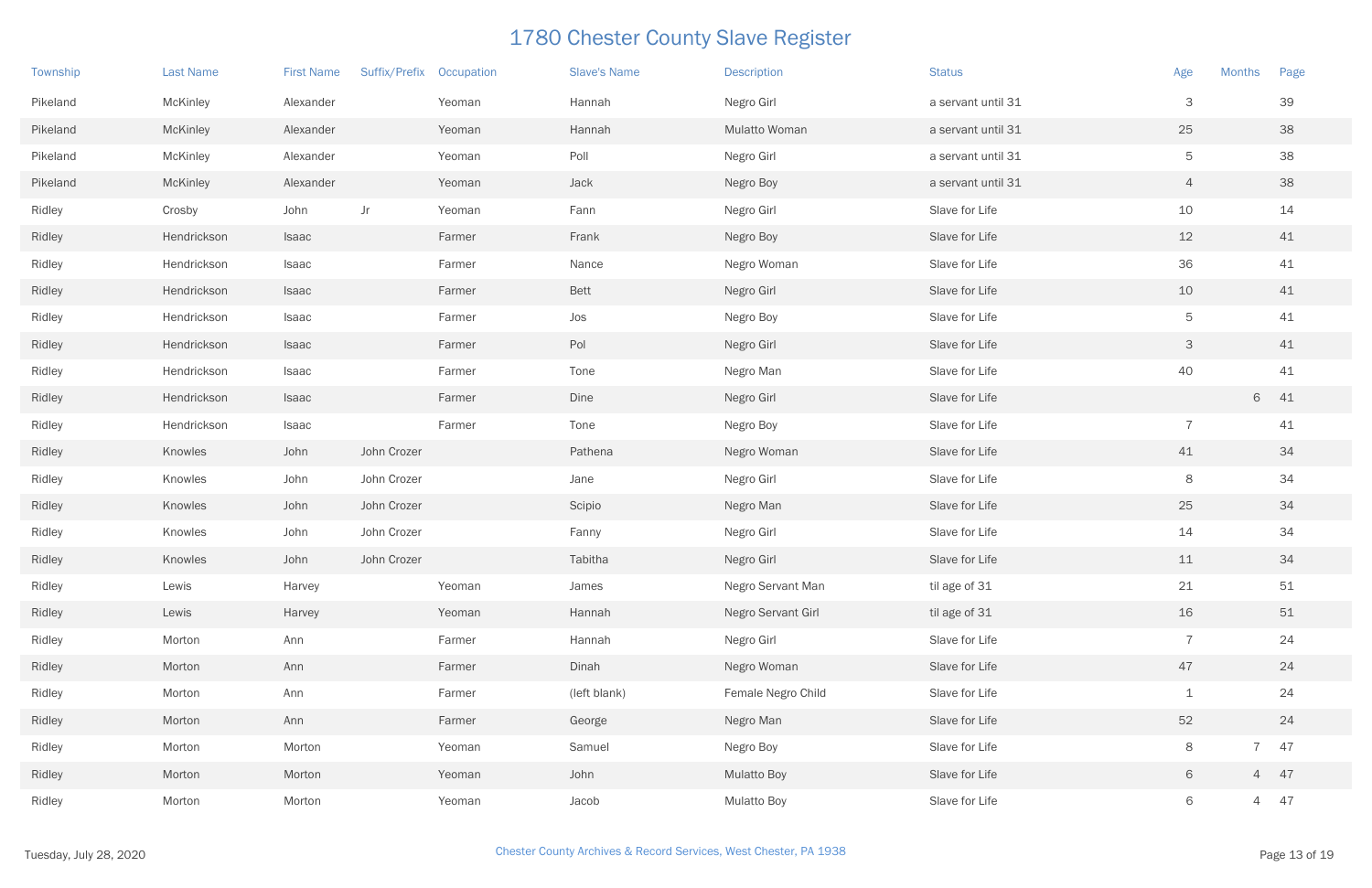| Township | <b>Last Name</b> | <b>First Name</b> | Suffix/Prefix Occupation |         | <b>Slave's Name</b> | <b>Description</b>         | <b>Status</b>                 | Age          | <b>Months</b>  | Page |
|----------|------------------|-------------------|--------------------------|---------|---------------------|----------------------------|-------------------------------|--------------|----------------|------|
| Ridley   | Morton           | Morton            |                          | Yeoman  | Sarah               | <b>Mulatto Girl</b>        | Slave for Life                | 3            | 3              | 47   |
| Ridley   | Morton           | Morton            |                          | Yeoman  | Liz                 | Negro Woman                | Slave for Life                | 30           |                | 46   |
| Ridley   | Morton           | Morton            |                          | Yeoman  | Caesar              | Negro Man                  | Slave for Life                | 28           |                | 46   |
| Ridley   | Morton           | Morton            |                          | Yeoman  | Annias              | Negro Boy                  | Slave for Life                | 8            | $\overline{7}$ | 46   |
| Ridley   | Morton           | Morton            |                          | Yeoman  | Peter               | <b>Mulatto Boy</b>         | Slave for Life                | $\perp$      | 10 47          |      |
| Ridley   | Morton           | Sketchley         |                          | Grazier | Jeffrey             | Negro Boy                  | Slave for Life                | 14           |                | 24   |
| Ridley   | Quandril         | John              |                          | Weaver  | Jack                | Negro Man                  | Slave for Life                | 60           |                | 30   |
| Ridley   | Smith            | Thomas            |                          | Farmer  | Jim                 | Negro Man                  | Slave for Life                | 20           |                | 29   |
| Ridley   | Smith            | Thomas            |                          | Farmer  | Hannah              | Negro Girl                 | Slave for Life                | $\mathsf{9}$ |                | 29   |
| Ridley   | Smith            | Thomas            |                          | Farmer  | Phebe               | Negro Girl                 | Slave for Life                | 14           |                | 29   |
| Ridley   | Smith            | Thomas            |                          | Farmer  | Cato                | Negro Boy                  | Slave for Life                | 10           |                | 29   |
| Ridley   | Tremble          | Lewis             |                          | Yeoman  | Liz                 | Negro Girl                 | Slave for Life                | 13           |                | 48   |
| Ridley   | Tremble          | Lewis             |                          | Yeoman  | Peg                 | Mulatto Woman              | Slave for Life                | 23           |                | 48   |
| Ridley   | Worrall          | John              |                          | Yeoman  | Philip Brown        | <b>Mulatto Servant Boy</b> | til age of 31                 | $\mathsf 3$  | 9              | 49   |
| Sadsbury | Boyd             | Andrew            |                          | Yeoman  | Susannah            | Negro Female Child         | Slave for Life                |              | 10             | 35   |
| Sadsbury | Boyd             | Andrew            |                          | Yeoman  | Adda                | Negro Woman                | Slave for Life                | 32           |                | 35   |
| Sadsbury | <b>Boyd</b>      | Catharine         |                          | Farmer  | (left blank)        | Mulatto Woman              | Slave for Life                | 33           |                | 23   |
| Sadsbury | Boyd             | Matthew           |                          | Farmer  | Barny               | Mulatto Boy                | Slave for Life                | 11           |                | 23   |
| Sadsbury | Davis            | Thomas            |                          | Yeoman  | Cato                | Negro Man                  | Slave for Life                | 27           |                | 26   |
| Sadsbury | Foster           | William           | Rev                      |         | Jean                | Female Negro Child         | Slave for Life                | $\mathbf 1$  |                | 25   |
| Sadsbury | Foster           | William           | Rev                      |         | Will                | Negro Boy                  | Slave for Life                | 14           |                | 25   |
| Sadsbury | Foster           | William           | Rev                      |         | Violet              | Negro Woman                | Slave for Life                | 24           |                | 25   |
| Sadsbury | McPherson        | Agness            |                          | Farmer  | Jack                | Negro Servant Man          | till he attains the age of 33 | 25           |                | 20   |
| Sadsbury | Park             | Joseph            | Esq                      |         | Hannah Hall         | Mulatto Woman              | Slave for Life                | 44           |                | 35   |
| Sadsbury | Park             | Joseph            | Esq                      |         | Lucy                | Negro Girl                 | Slave for Life                | 14           |                | 35   |
| Sadsbury | Park             | Joseph            | Esq                      |         | Adam Hall           | <b>Mulatto Boy</b>         | Slave for Life                | 9            |                | 35   |
| Sadsbury | Park             | Joseph            | Esq                      |         | Jupetor             | Negro Boy                  | Slave for Life                | 16           |                | 35   |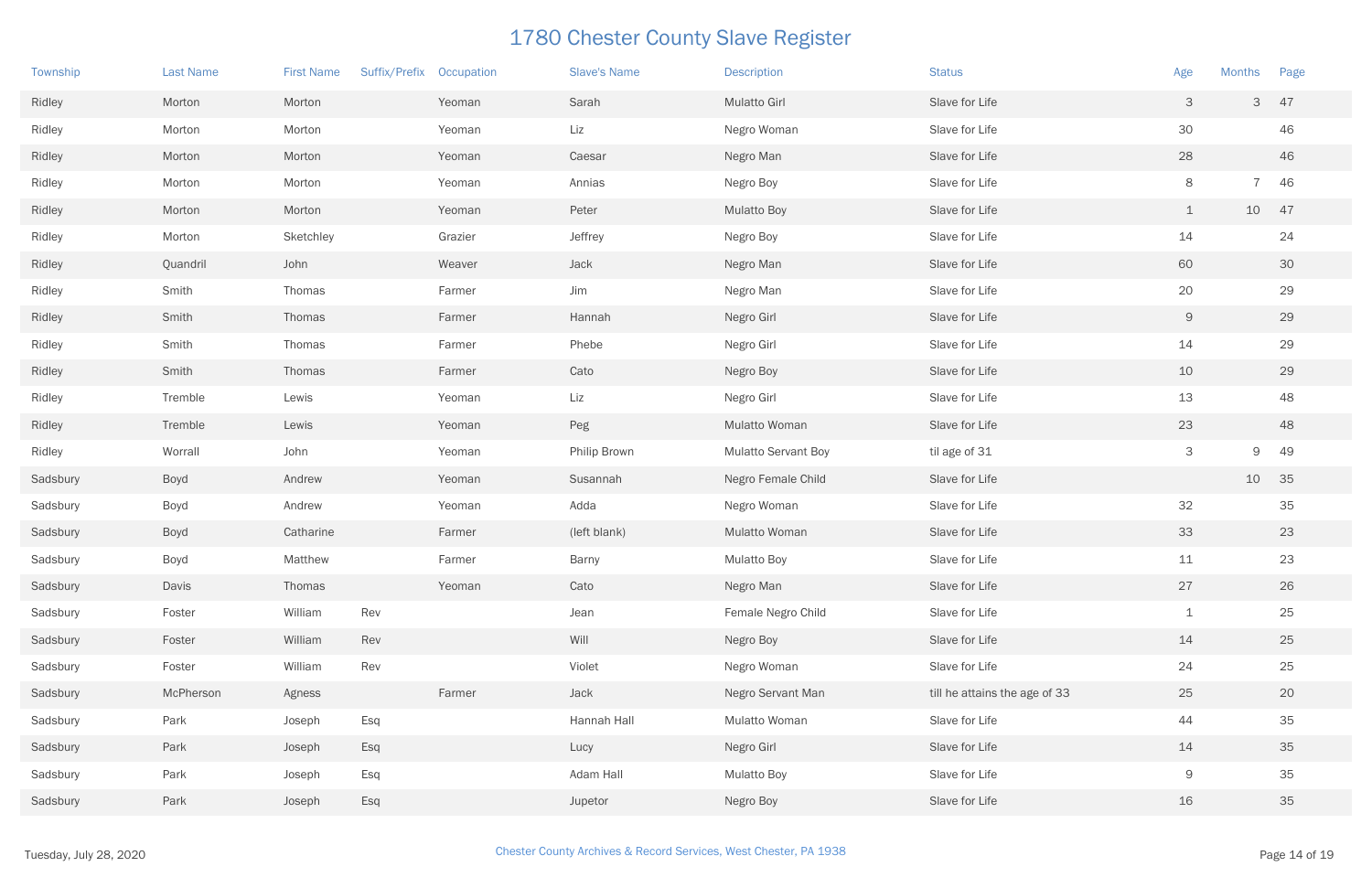| Township    | <b>Last Name</b> | <b>First Name</b> | Suffix/Prefix | Occupation | <b>Slave's Name</b> | <b>Description</b>           | <b>Status</b>                 | <b>Months</b><br>Age | Page |
|-------------|------------------|-------------------|---------------|------------|---------------------|------------------------------|-------------------------------|----------------------|------|
| Springfield | Crozer           | James             |               | Farmer     | Anthony Walsh       | Mulatto Servant Man          | until the age of 31           | 22                   | 40   |
| Springfield | Crozer           | James             |               | Farmer     | Amelia              | Negro Woman                  | a servant until the age of 21 | 19                   | 40   |
| Springfield | Davis            | Caleb             | Esq           |            | Frank               | Negro Boy                    | Slave for Life                | 15                   | 46   |
| Springfield | Davis            | Lewis             |               | Yeoman     | Rebecca             | <b>Mulatto Servant Woman</b> | til the age of 31             | 23                   | 46   |
| Springfield | Gibbons          | Joseph            |               | Inholder   | Phebe               | Negro Girl                   | Slave for Life                | 8                    | 11   |
| Springfield | Levis            | John              | Sr            | Yeoman     | Harry               | Negro Boy                    | Slave for Life                | 6                    | 49   |
| Springfield | Levis            | John              | Sr            | Yeoman     | Milford             | Negro Boy                    | Slave for Life                | 4                    | 49   |
| Springfield | Levis            | John              | Sr            | Yeoman     | Frank               | Negro Boy                    | Slave for Life                | 10                   | 49   |
| Springfield | Levis            | John              | Sr            | Yeoman     | Essex               | Negro Boy                    | Slave for Life                | 12                   | 49   |
| Springfield | Levis            | Samuel            |               | Papermaker | Flora Knox          | Negro Girl                   | Slave for Life                | 10                   | 47   |
| Springfield | Levis            | Samuel            |               | Papermaker | James Knox          | Negro Boy                    | Slave for Life                | 18                   | 47   |
| Springfield | Levis            | Thomas            | Esq           |            | Sipio               | Negro Boy                    | Slave for Life                | 16                   | 17   |
| Springfield | Lownes           | George            |               | Cutler     | Tom                 | Negro Man                    | Servant until 31              | 27                   | 50   |
| Springfield | Lownes           | George            |               | Cutler     | Hannah              | Negro Woman                  | Servant until 31              | 19                   | 50   |
| Springfield | Ogdon            | John              |               | Yeoman     | Poll                | Mulatto Girl                 | Slave for Life                | 15                   | 50   |
| Thornbury   | Cheyney          | Thomas            | Esq           |            | Lizey               | Negro Girl                   | Slave for Life                | $\Theta$             | 17   |
| Thornbury   | Cheyney          | Thomas            | Esq           |            | Isaac               | Negro Boy                    | Slave for Life                | $\,$ 6 $\,$          | 17   |
| Thornbury   | Way              | Joshua            |               | Yeoman     | Phillis             | Negro Woman                  | Slave for Life                | 21                   | 48   |
| Tinnicum    | Diehl            | Nicholas          |               | Grazier    | Sonnon              | Negro Man                    | Slave for Life                | 26                   | $11$ |
| Tinnicum    | Diehl            | Nicholas          |               | Grazier    | Caesar              | Negro Boy                    | Slave for Life                | $\overline{5}$       | 11   |
| Tinnicum    | Diehl            | Nicholas          |               | Grazier    | Cojo                | Negro Man                    | Slave for Life                | 24                   | 11   |
| Tinnicum    | Diehl            | Nicholas          |               | Grazier    | Dinah               | Negro Girl                   | Slave for Life                | $\overline{7}$       | 11   |
| Tinnicum    | Miller           | John              |               | Yeoman     | Jesse               | Negro Boy                    | Slave for Life                | 13                   | 34   |
| Tinnicum    | Rice             | Benjamin          |               | Grazier    | Jude                | Negro Girl                   | Slave for Life                | 13                   | 19   |
| Tinnicum    | Smith            | William           |               | Yeoman     | Andrew              | Negro Servant Boy            | till age of 31                | 10                   | 34   |
| Tinnicum    | Smith            | William           |               | Yeoman     | Nance               | Negro Girl                   | Slave for Life                | $\overline{5}$       | 34   |
| Tinnicum    | Smith            | William           |               | Yeoman     | Eamy                | Negro Servant Girl           | till age of 31                | $12$                 | 34   |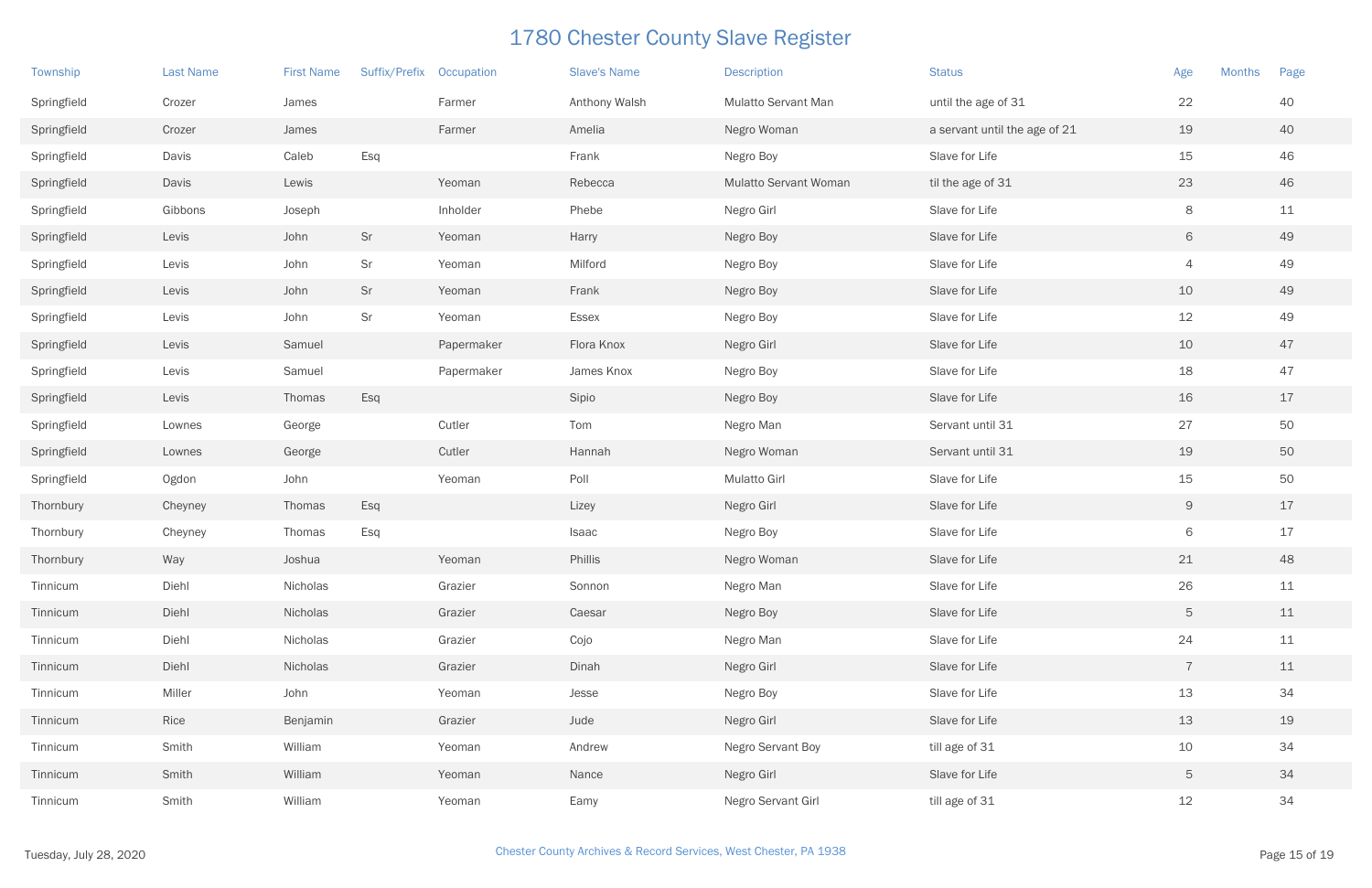| Township           | <b>Last Name</b> | <b>First Name</b> | Suffix/Prefix | Occupation | <b>Slave's Name</b> | <b>Description</b>   | <b>Status</b>  | <b>Months</b><br>Age      | Page     |
|--------------------|------------------|-------------------|---------------|------------|---------------------|----------------------|----------------|---------------------------|----------|
| Tinnicum           | Taylor           | John              |               | Grazier    | Jude                | Negro Girl           | Slave for Life | 6                         | 19       |
| Tredyffrin         | <b>Britain</b>   | Richard           |               | Farmer     | Dinah               | Negro Girl           | Slave for Life | $\overline{7}$            | 23       |
| Tredyffrin         | <b>Britain</b>   | Richard           |               | Farmer     | Robin               | Negro Boy            | Slave for Life | 5                         | 23       |
| Tredyffrin         | <b>Britain</b>   | Richard           |               | Farmer     | Lilley              | Negro Woman          | Slave for Life | 34                        | 23       |
| Tredyffrin         | <b>Britain</b>   | Richard           |               | Farmer     | Freeman             | Negro Man            | Slave for Life | 35                        | 23       |
| Tredyffrin         | Cloyd            | John              |               | Yeoman     | Polly               | Mulatto Girl         | Slave for Life | $\overline{7}$            | 18       |
| Tredyffrin         | Cloyd            | John              |               | Yeoman     | (left blank)        | Mulatto Woman        | Slave for Life | 25                        | 18       |
| Tredyffrin         | Davis            | Benjamin          |               | Yeoman     | Dick                | Negro Man            | Slave for Life | 24                        | 28       |
| Tredyffrin         | Davis            | John              | Doctor        |            | Peter               | Negro Man            | Slave for Life | 55                        | 5        |
| Tredyffrin         | Dewees           | Wilham            | Colonel       |            | Violet              | Negro Girl           | Slave for Life | 15                        | 30       |
| Tredyffrin         | Gronow           | Lewis             |               | Yeoman     | York                | Negro Man            | Slave for Life | 32                        | 4a       |
| Tredyffrin         | Gronow           | Lewis             |               | Yeoman     | Moses               | Negro Boy            | Slave for Life | 12                        | 4a       |
| Tredyffrin         | Gronow           | Lewis             |               | Yeoman     | Amos                | Negro Boy            | Slave for Life | $\ensuremath{\mathsf{3}}$ | 4a       |
| Tredyffrin         | Gronow           | Lewis             |               | Yeoman     | Aaron               | Negro Boy            | Slave for Life | 14                        | 4a       |
| Tredyffrin         | Gronow           | Lewis             |               | Yeoman     | Simon               | Negro Boy            | Slave for Life | 10                        | 4a       |
| Tredyffrin         | Havard           | Ann               |               | Seamstress | Judith              | Negro Woman          | Slave for Life | 20                        | 3a       |
| Tredyffrin         | Havard           | Sarah             |               | Seamstress | Dorothy             | Negro Girl           | Slave for Life | 17                        | 3a       |
| Tredyffrin         | Havard           | Sarah             |               | Seamstress | Jeffrey             | Negro Man            | Slave for Life | 27                        | 3a       |
| Tredyffrin         | Walters          | Thomas            |               | Yeoman     | Esther              | Negro Woman          | Slave for Life | 21                        | 30       |
| Tredyffrin         | Walters          | Thomas            |               | Yeoman     | Phillis             | Mulatto Female Child | Slave for Life |                           | 18<br>30 |
| Tredyffrin         | Williams         | John              |               | Yeoman     | Quash               | Negro Man            | Slave for Life | 20                        | 31       |
| Tredyffrin         | Willson          | John              |               | Yeoman     | Cate                | Mulatto Girl         | Slave for Life | 13                        | 28       |
| Tredyffrin         | Willson          | John              |               | Yeoman     | Phillis             | Negro Woman          | Slave for Life | 27                        | 28       |
| Tredyffrin         | Wilson           | David             |               | Yeoman     | Nance               | Negro Girl           | Slave for Life | 6                         | 29       |
| <b>Upper Darby</b> | Harman           | Sarah             |               | Seamstress | Clarissa            | Mulatto Woman        | Slave for Life | 19                        | 25       |
| <b>Upper Darby</b> | Matthews         | Boaz              |               | Blacksmith | Caeser              | Negro Man            | Slave for Life | 37                        | 13       |
| Uwchland           | Evans            | John              |               | Innholder  | Bob                 | Negro Man            | Slave for Life | 34                        | 26       |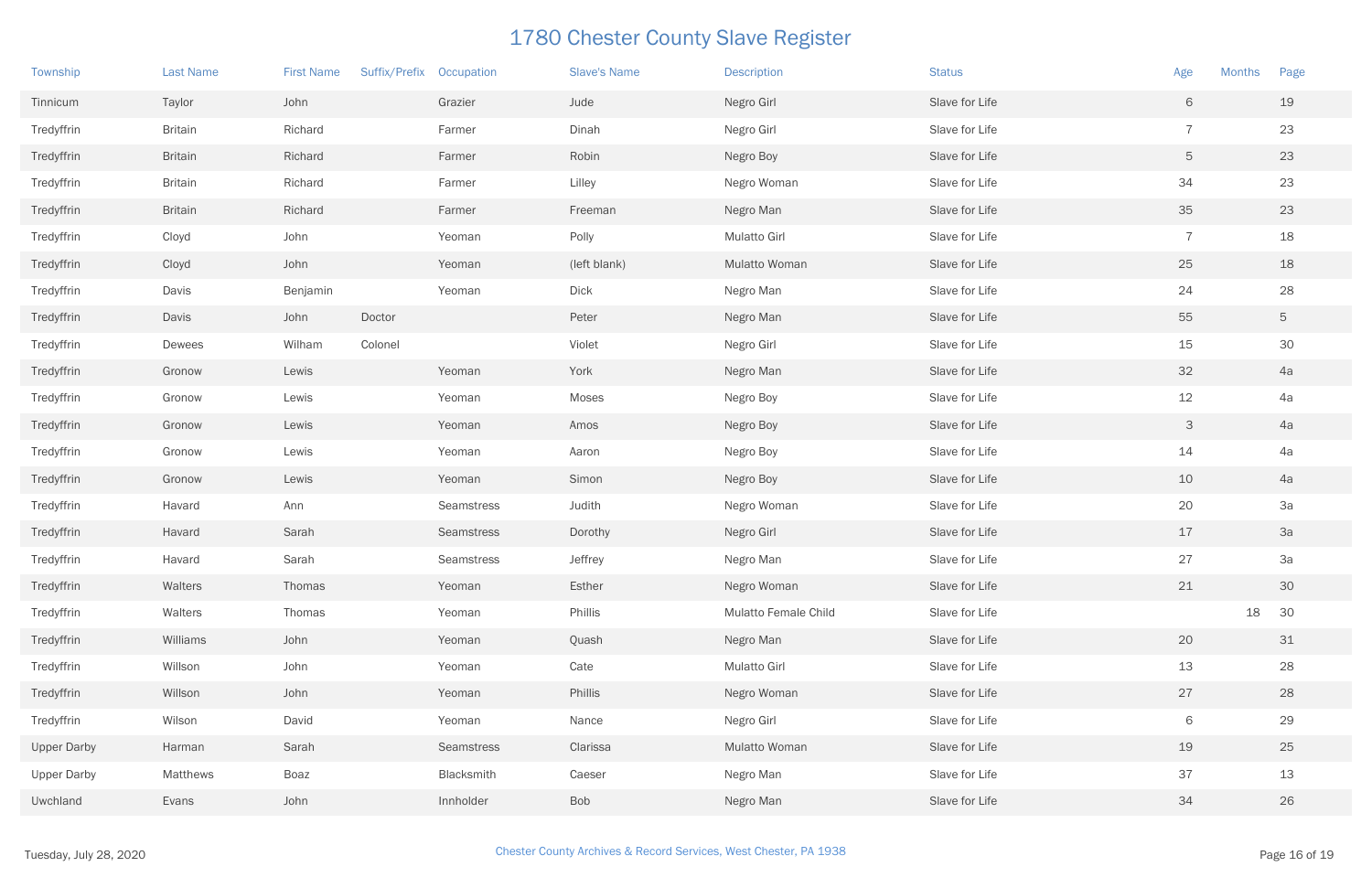| Township         | <b>Last Name</b> | <b>First Name</b> | Suffix/Prefix Occupation |            | <b>Slave's Name</b>  | <b>Description</b> | <b>Status</b>  | Age            | <b>Months</b> | Page |
|------------------|------------------|-------------------|--------------------------|------------|----------------------|--------------------|----------------|----------------|---------------|------|
| Uwchland         | Evans            | Thomas            |                          | Yeoman     | Dinah                | Negro Woman        | Slave for Life | 24             |               | 42   |
| Uwchland         | Evans            | Thomas            |                          | Yeoman     | George               | Negro Boy          | Slave for Life | 5              |               | 42   |
| Uwchland         | Evans            | Thomas            |                          | Yeoman     | Lydia                | Negro Woman        | Slave for Life | 20             |               | 42   |
| Uwchland         | Evans            | Thomas            |                          | Yeoman     | <b>Bett</b>          | Negro Woman        | Slave for Life | 28             |               | 42   |
| Uwchland         | Evans            | Thomas            |                          | Yeoman     | Sall                 | Negro Woman        | Slave for Life | 18             |               | 42   |
| Uwchland         | Evans            | Thomas            |                          | Yeoman     | Sam                  | Negro Man          | Slave for Life | 31             |               | 42   |
| West Caln        | Gibbs            | Gilbert           |                          | Farmer     | Hagor                | Negro Woman        | Slave for Life | 23             |               | 35   |
| West Caln        | Gibbs            | Gilbert           |                          | Farmer     | Phillis              | Negro Girl         | Slave for Life | $\mathcal{S}$  |               | 35   |
| West Caln        | <b>Skyles</b>    | Hermon            |                          | Farmer     | Glasco               | Negro Boy          | Slave for Life | 10             |               | 35   |
| West Caln        | Wallace          | Elizabeth         |                          | Seamstress | Flora                | Negro Woman        | Slave for Life | 22             |               | 43   |
| West Caln        | Wallace          | Elizabeth         |                          | Seamstress | Pene                 | Negro Female Child | Slave for Life | $\overline{2}$ |               | 43   |
| West Fallowfield | Bell             | John              |                          | Farmer     | Hannah               | Negro Girl         | Slave for Life | 10             |               | 37   |
| West Fallowfield | Bell             | John              |                          | Farmer     | Hannah               | Negro Girl         | Slave for Life | 12             |               | 36   |
| West Fallowfield | Bell             | John              |                          | Farmer     | Venus                | Negro Woman        | Slave for Life | 18             |               | 37   |
| West Fallowfield | Bell             | John              |                          | Farmer     | Dinah                | Negro Girl         | Slave for Life | $\mathsf 9$    |               | 36   |
| West Fallowfield | Bell             | John              |                          | Farmer     | Joseph               | Negro Man          | Slave for Life | 36             |               | 36   |
| West Fallowfield | Bell             | John              |                          | Farmer     | Sam                  | Negro Boy          | Slave for Life | 11             |               | 36   |
| West Fallowfield | Bell             | John              |                          | Farmer     | Phillis              | Negro Woman        | Slave for Life | 39             |               | 36   |
| West Fallowfield | Bell             | John              |                          | Farmer     | Kit                  | Negro Boy          | Slave for Life | 16             |               | 36   |
| West Fallowfield | Futhey           | Samuel            |                          | Farmer     | Dinah                | Mulatto Girl       | Slave for Life | $\perp$        | $9$ 20        |      |
| West Fallowfield | Futhey           | Samuel            |                          | Farmer     | Jinn                 | Mulatto Woman      | Slave for Life | 20             |               | 20   |
| West Fallowfield | Gibson           | Andrew            |                          | Fuller     | Nees Cooper          | Negro Man          | Slave for Life | 20             |               | 48   |
| West Marlborough | Hannam           | James             |                          | Innholder  | Christopher Johnston | Negro Servant Man  | til age of 36  | 33             |               | 51   |
| West Marlborough | Hannum           | James             |                          | Inholder   | Fann                 | Negro Girl         | Slave for Life | 10             |               | 48   |
| West Nantmeal    | Darlington       | Joseph            |                          | Tanner     | Tom                  | Negro Boy          | Slave for Life | 14             |               | 29   |
| West Nantmeal    | Darlington       | Joseph            |                          | Tanner     | Kate                 | Negro Girl         | Slave for Life | $\Theta$       |               | 29   |
| West Nantmeal    | Graham           | James             | Sr                       | Yeoman     | Jack                 | Negro Boy          | Slave for Life | 8              |               | 27   |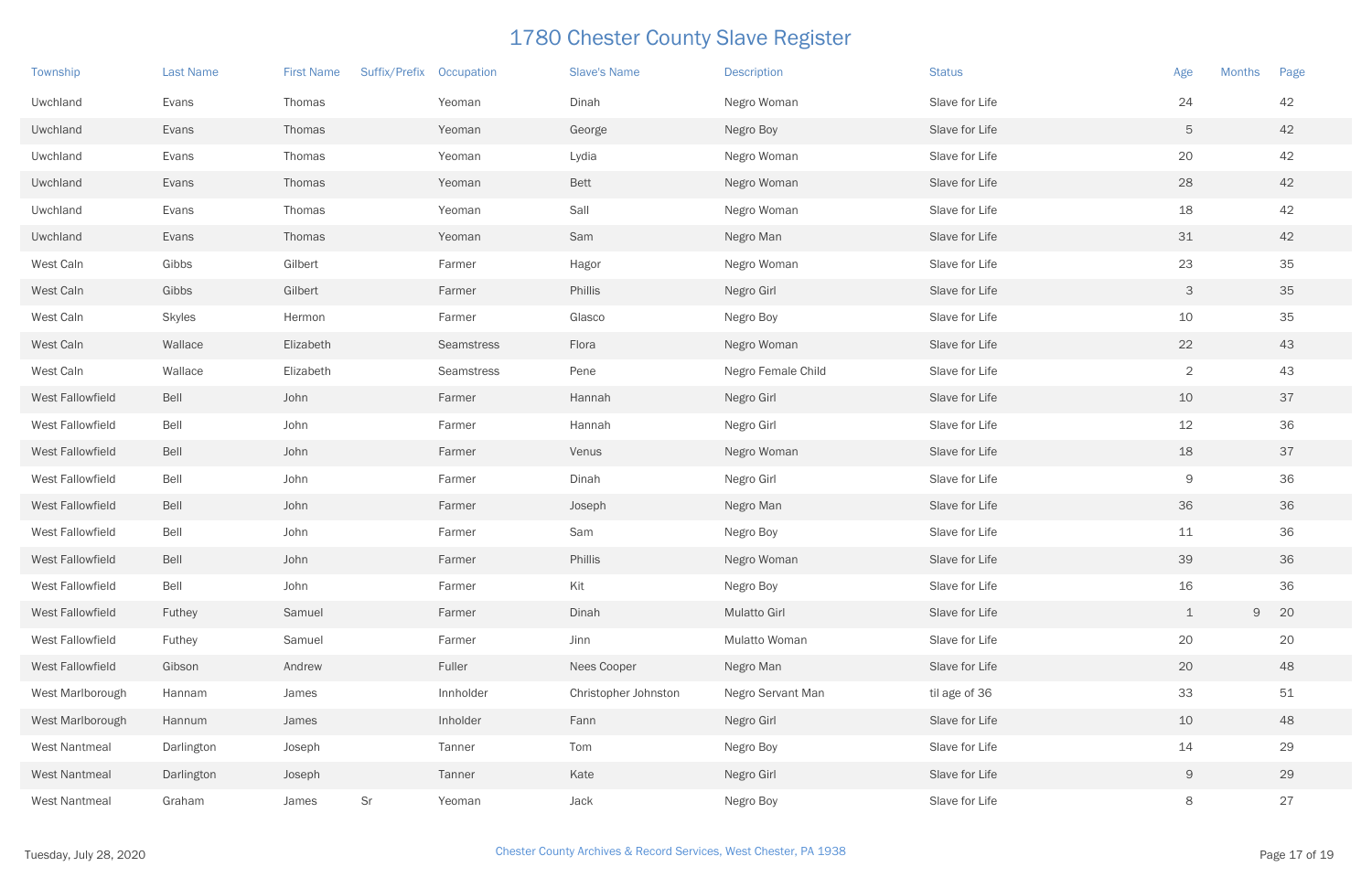| Township             | <b>Last Name</b> | <b>First Name</b> | Suffix/Prefix | Occupation | <b>Slave's Name</b> | <b>Description</b> | <b>Status</b>  | Age            | <b>Months</b> | Page           |
|----------------------|------------------|-------------------|---------------|------------|---------------------|--------------------|----------------|----------------|---------------|----------------|
| West Nantmeal        | Graham           | James             | Sr            | Yeoman     | Zeno                | Negro Man          | Slave for Life | 40             |               | 27             |
| West Nantmeal        | Graham           | James             | Sr            | Yeoman     | Sally               | Negro Woman        | Slave for Life | 32             |               | 27             |
| West Nantmeal        | Graham           | James             | Sr            | Yeoman     | Bill                | Negro Boy          | Slave for Life | $\overline{2}$ | 5             | 27             |
| West Nantmeal        | Graham           | James             | Sr            | Yeoman     | Nance               | Negro Girl         | Slave for Life | 14             |               | 27             |
| West Nantmeal        | Graham           | James             |               | Yeoman     | Tobe                | Negro Boy          | Slave for Life | 13             |               | 29             |
| <b>West Nantmeal</b> | Hannah           | James             |               | Farmer     | Ned                 | <b>Mulatto Boy</b> | Slave for Life | 14             |               | 40             |
| West Nantmeal        | Hunter           | Peter             |               | Yeoman     | Tom                 | <b>Mulatto Boy</b> | Slave for Life | 6              |               | 39             |
| West Nantmeal        | Hunter           | Peter             |               | Yeoman     | Dinah               | Mulatto Woman      | Slave for Life | 28             |               | 39             |
| West Nantmeal        | Moore            | James             | Esq           |            | Caesar              | Negro Boy          | Slave for Life | $\mathsf{9}$   |               | 21             |
| West Nantmeal        | Moore            | James             | Esq           |            | Julie               | Negro Girl         | Slave for Life | 11             |               | 21             |
| West Nantmeal        | Moore            | James             | Esq           |            | Phillis             | Negro Woman        | Slave for Life | 29             |               | 20             |
| West Nantmeal        | Moore            | James             | Esq           |            | Laurance            | Negro Man          | Slave for Life | 28             |               | 20             |
| West Nantmeal        | Moore            | James             | Esq           |            | Andy                | Negro Boy          | Slave for Life | $\perp$        |               | 21             |
| West Nantmeal        | Piersol          | Mordecai          |               | Yeoman     | (left blank)        | Mulatto Girl       | Slave for Life | 4              |               | 40             |
| West Nantmeal        | Treago           | Moses             |               | Farmer     | Hyree               | Negro Boy          | Slave for Life | $\Theta$       |               | 48             |
| West Nottingham      | Moore            | David             |               | Farmer     | Jude                | Negro Girl         | Slave for Life | 15             |               | 15             |
| West Nottingham      | Poak             | William           |               | Farmer     | Janet               | Negro Girl         | Slave for Life | $\mathbf 5$    |               | 12             |
| West Nottingham      | Poak             | William           |               | Farmer     | Hannah              | Negro Girl         | Slave for Life | 3              |               | 12             |
| West Nottingham      | Poak             | William           |               | Farmer     | Maria               | Negro Woman        | Slave for Life | 29             |               | 12             |
| West Nottingham      | Smith            | Elizabeth         |               | Spinster   | <b>Bett</b>         | Negro Girl         | Slave for Life | 15             |               | 38             |
| West Nottingham      | Smith            | Margaret          | Heirs of      |            | Scimbo              | Negro Woman        | Slave for Life | 45             |               | 38             |
| West Whiteland       | Dunwoody         | James             |               | Yeoman     | Dinah               | Mulatto Girl       | Slave for Life | $\overline{7}$ |               | 33             |
| West Whiteland       | Jacobs           | John              | Estate of     |            | Dinah               | Negro Girl         | Slave for Life | 5              |               | $2^{\circ}$    |
| West Whiteland       | Jacobs           | John              | Estate of     |            | Ishmael             | Negro Boy          | Slave for Life | 12             |               | $\overline{2}$ |
| West Whiteland       | Jacobs           | John              | Estate of     |            | Phillis             | Negro Girl         | Slave for Life | 8              |               | $\overline{2}$ |
| West Whiteland       | Jacobs           | John              | Estate of     |            | Zoreda              | Negro              | Slave for Life | 10             |               | $\overline{2}$ |
| West Whiteland       | Jacobs           | John              | Estate of     |            | Dorothy             | Negro Girl         | Slave for Life | 17             |               | $\overline{2}$ |